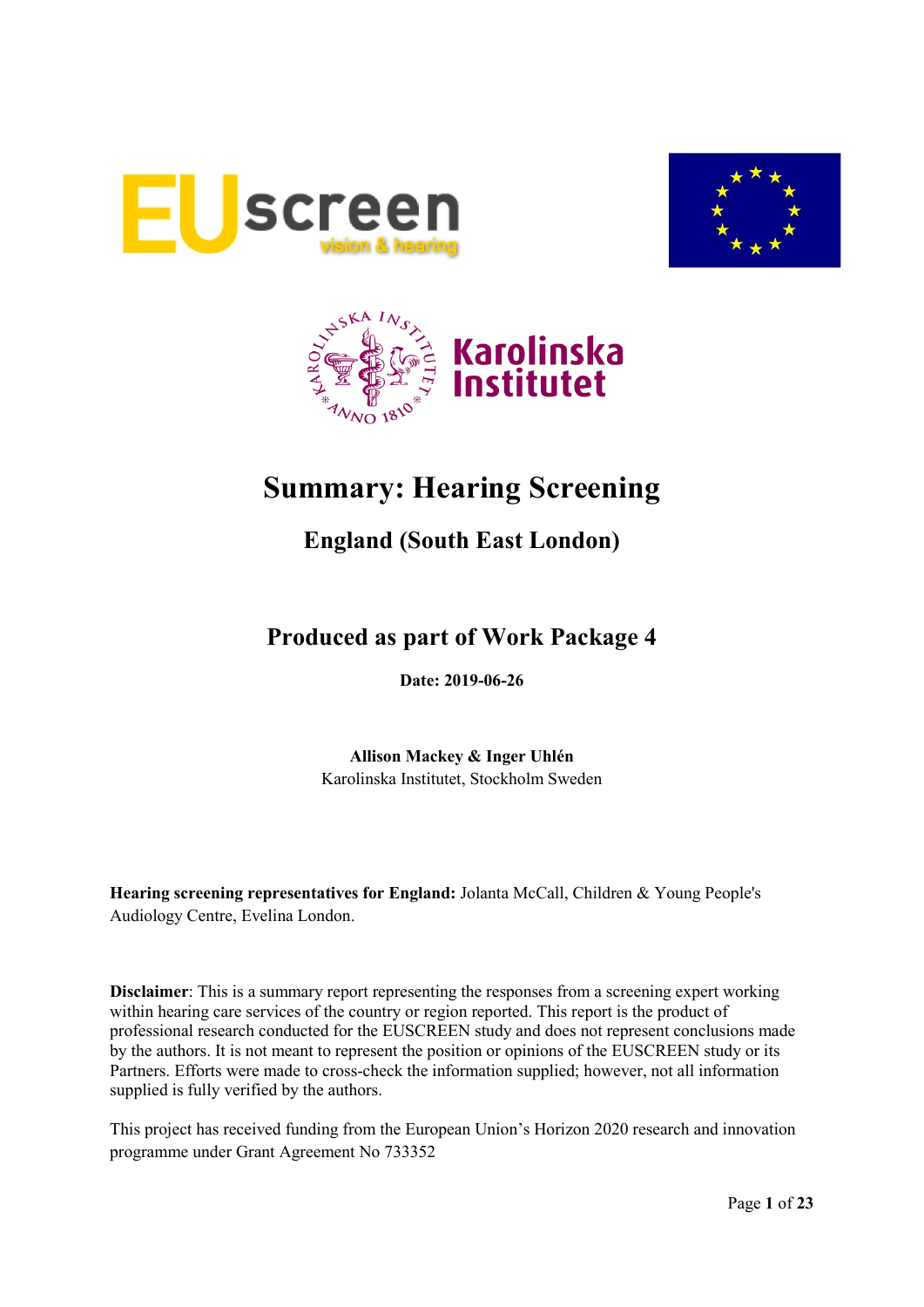

## **Table of Contents**

| 1.   |  |
|------|--|
| 2.   |  |
| 3.   |  |
| 3.1. |  |
| 3.2. |  |
| 3.3. |  |
| 4.   |  |
| 5.   |  |
| 5.1. |  |
| 5.2. |  |
| 5.3. |  |
| 5.4. |  |
| 6.   |  |
| 6.1. |  |
| 6.2. |  |
| 6.3. |  |
| 7.   |  |
| 7.1. |  |
| 7.2. |  |
| 7.3. |  |
| 8.   |  |
| 8.1. |  |
| 8.2. |  |
| 8.3. |  |
| 8.4. |  |
| 8.5. |  |
| 8.6. |  |
| 9.   |  |
| 9.1. |  |
| 9.2. |  |
| 9.3. |  |
| 9.4. |  |
| 10.  |  |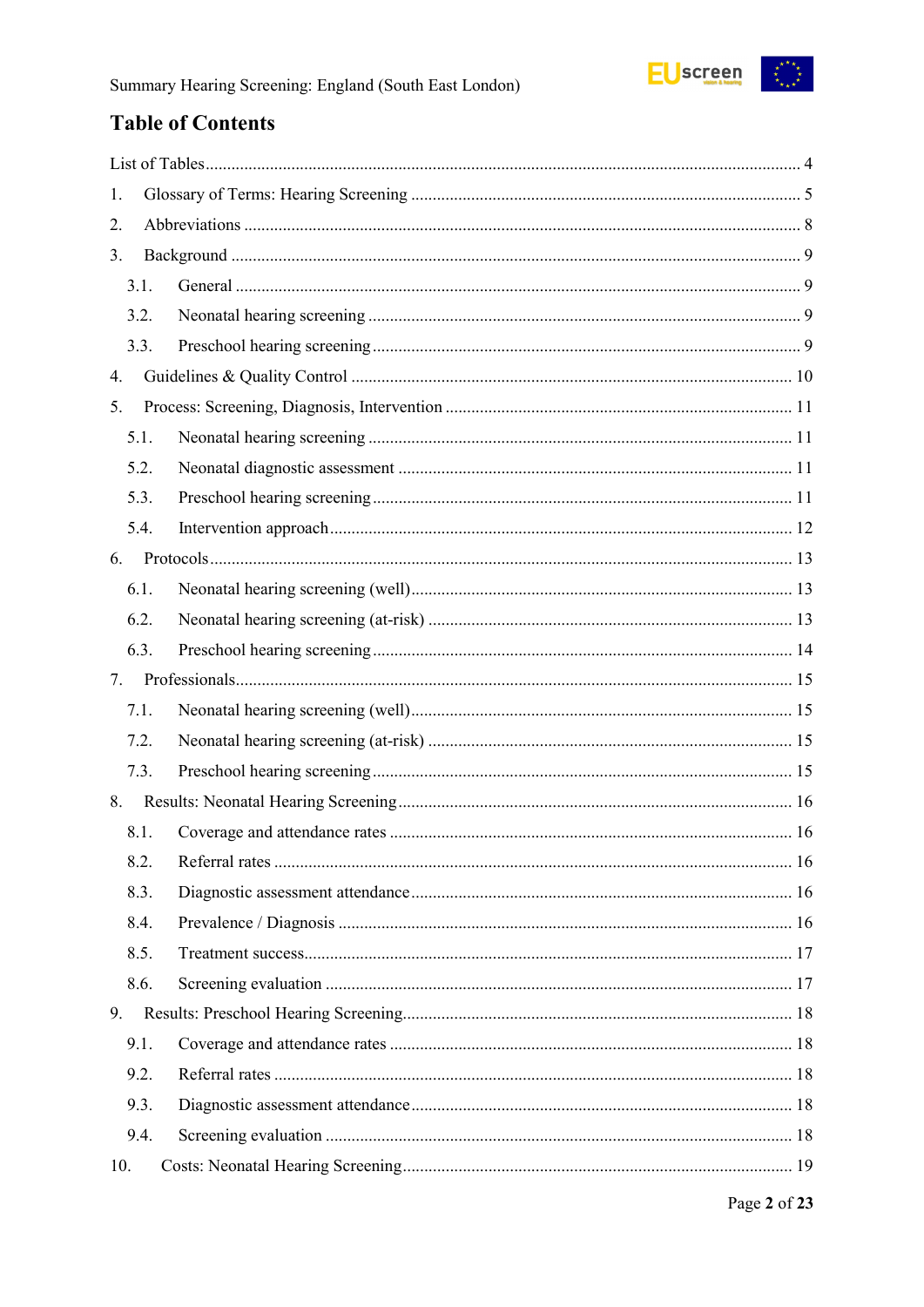

| 10.1. |  |
|-------|--|
| 10.2. |  |
| 10.3. |  |
| 10.4. |  |
| 10.5. |  |
| 10.6. |  |
|       |  |
|       |  |
|       |  |
|       |  |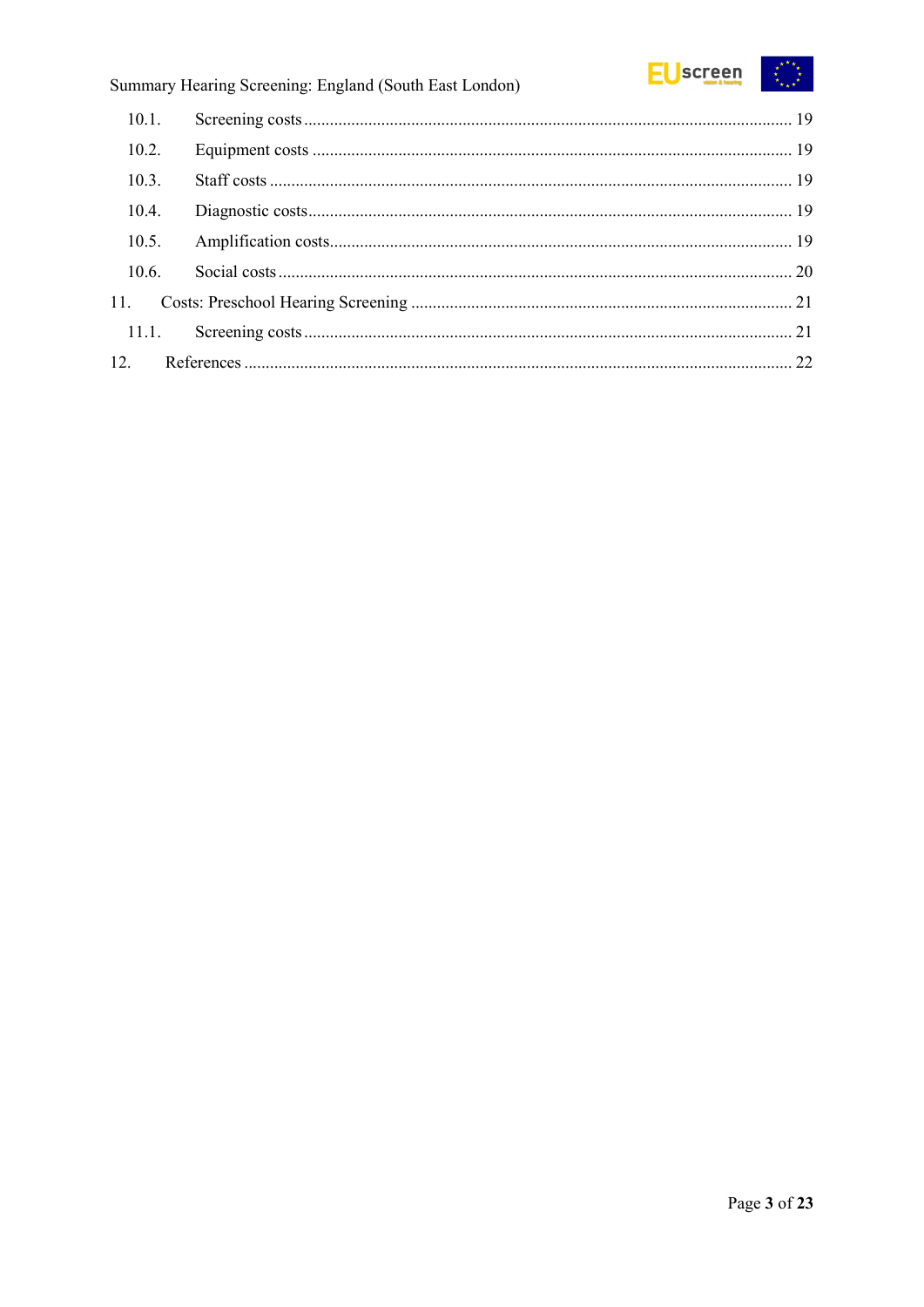

## <span id="page-3-0"></span>**List of Tables**

| Table 1: Process for neonatal hearing screening for well, healthy infants in England (Public Health    |
|--------------------------------------------------------------------------------------------------------|
|                                                                                                        |
| Table 2: Process for neonatal hearing screening for at-risk infants in England (Public Health England, |
|                                                                                                        |
| Table 3: Process for preschool hearing screening in England (CYPAC, 2017) 14                           |
| Table 4: Pass rates for neonatal hearing screening (well-babies) in South East London, England (SEL    |
|                                                                                                        |
| Table 5: Prevalence rate (per 1000) of permanent hearing loss among neonates in South East London      |
|                                                                                                        |
| Table 6: Number of cases (prevalence) of permanent hearing loss among children 0-5 years of age in     |
| South East London region (McCall, 2016 Practice Navigator Audiology Patient Management System,         |
|                                                                                                        |
| Table 7: Percentage of children diagnosed with hearing loss out of the total number of children        |
| diagnosed in each category (McCall, 2016 departmental PCHI statistics, 2018).  17                      |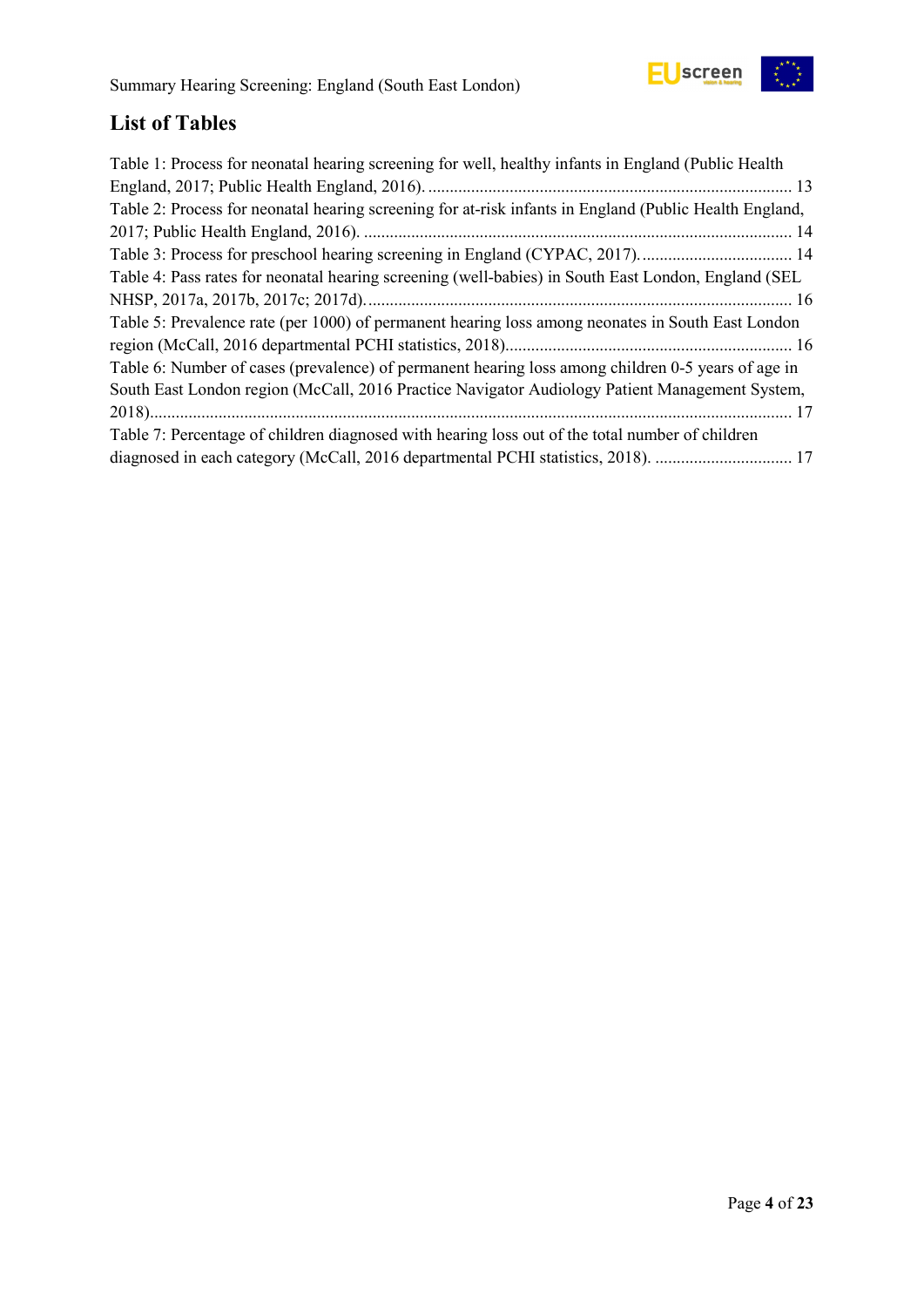## <span id="page-4-0"></span>**1. Glossary of Terms: Hearing Screening**

| <b>Abnormal test result</b>                     | A test result where a normal "pass" response could not be detected under<br>good conditions. The result on screening equipment may indicate "no<br>response," "fail," or "refer."                                                                                                                                                                                                                                                                                                                                                                                                                                                                                                                                                                                |  |  |  |
|-------------------------------------------------|------------------------------------------------------------------------------------------------------------------------------------------------------------------------------------------------------------------------------------------------------------------------------------------------------------------------------------------------------------------------------------------------------------------------------------------------------------------------------------------------------------------------------------------------------------------------------------------------------------------------------------------------------------------------------------------------------------------------------------------------------------------|--|--|--|
| <b>Attendance rate</b>                          | The proportion of all those invited for screening that are tested and receive<br>a result,<br>Invited for screening includes all those that are offered the<br>screening test.<br>Tested and receive a result could be a "pass" or "fail".<br>Attendance rate provides information on the willingness of families to<br>participate in screening.                                                                                                                                                                                                                                                                                                                                                                                                                |  |  |  |
| <b>Attendance rate in</b><br>first year of life | See definition of Attendance rate.<br>The calculation cut-off is after one year of life.                                                                                                                                                                                                                                                                                                                                                                                                                                                                                                                                                                                                                                                                         |  |  |  |
| <b>Compliance with</b>                          | The percentage of those who are referred from screening to a diagnostic<br>assessment that actually attend the first diagnostic assessment.                                                                                                                                                                                                                                                                                                                                                                                                                                                                                                                                                                                                                      |  |  |  |
| referral (percentage)                           | Percentage of compliance provides information on the willingness of<br>families to attend the diagnostic assessment after referral from screening.                                                                                                                                                                                                                                                                                                                                                                                                                                                                                                                                                                                                               |  |  |  |
| Coverage                                        | The proportion of those eligible for screening that are tested and receive a<br>result within a specific time.<br>Eligible for screening includes those within the population that are<br>covered under the screening or health care program.<br>Tested and receive a result could be a "pass" or "refer to<br>diagnostic assessment".<br>Specific time can be defined, such as 1 month after birth, 3 months<br>after birth, etc.<br>Coverage provides information on the overall effectiveness and timeliness<br>of a complete screening programme.<br>Factors such as being offered screening, willingness to participate, missed<br>screening, ability to complete the screen, and ability to document the<br>screening results will influence the coverage. |  |  |  |
| Coverage in first<br>year of life               | See definition of Coverage.<br>The specific time is pre-defined as within the first year of life.<br>In other words, the coverage is the proportion of those eligible for<br>screening that complete the screening sequence to a final result within the<br>first year of life.                                                                                                                                                                                                                                                                                                                                                                                                                                                                                  |  |  |  |
| <b>False negatives</b>                          | The percentage of infants/children with a hearing loss (defined by the<br>target condition) that receive a result of "pass" during screening.                                                                                                                                                                                                                                                                                                                                                                                                                                                                                                                                                                                                                    |  |  |  |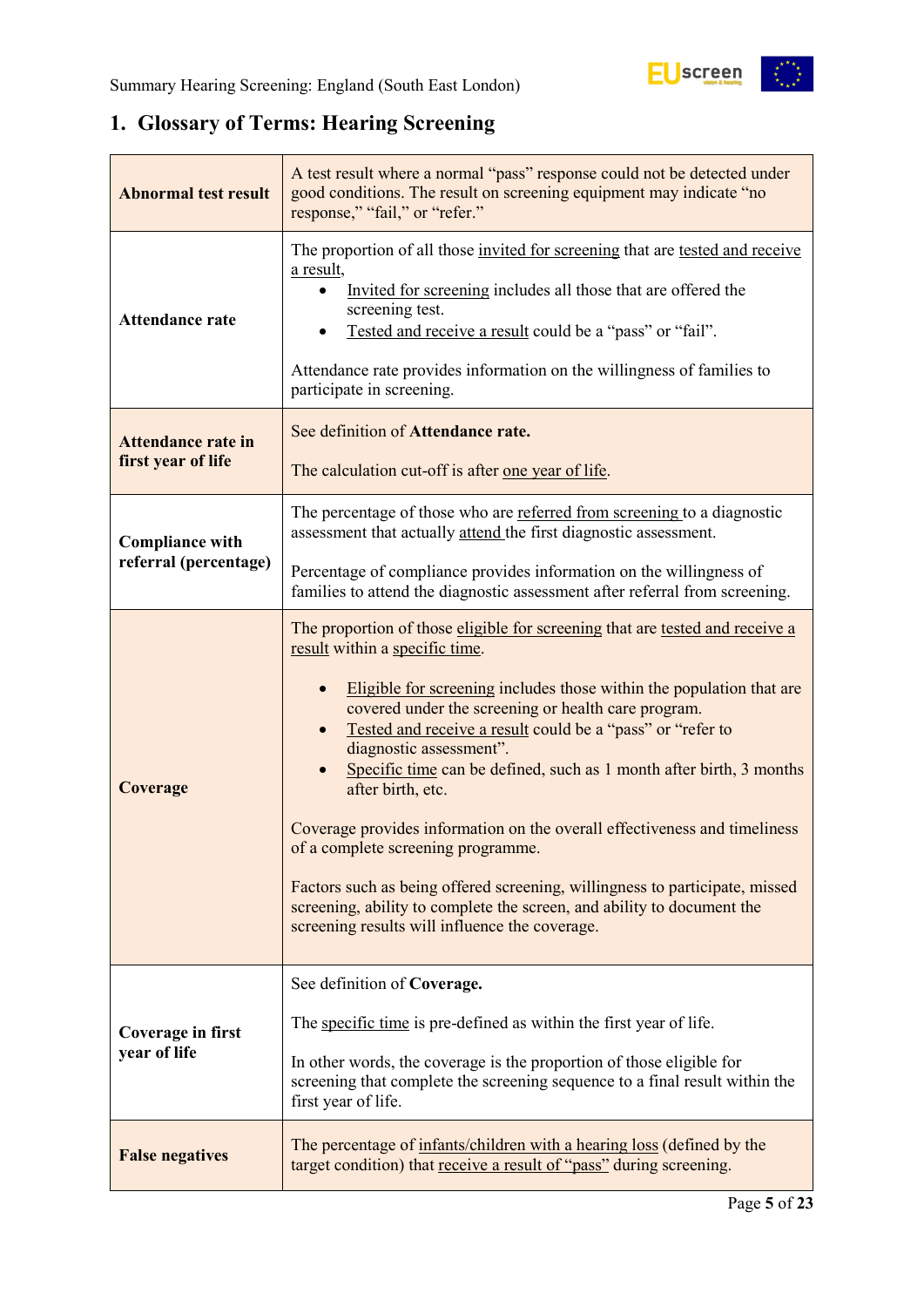

|                                             | Example: If 100 infants with hearing loss are screened, and 1 infant passes<br>the screening, the percentage of false negatives is 1%.                                                                 |  |  |  |
|---------------------------------------------|--------------------------------------------------------------------------------------------------------------------------------------------------------------------------------------------------------|--|--|--|
|                                             | The percentage of infants/children with normal hearing that receive a<br>result of "fail" from the final screening test.                                                                               |  |  |  |
| <b>False positives</b>                      | Example: If 100 infants with normal hearing are screened, and 3 infants<br>fail the screening and are referred for diagnostic assessment, the<br>percentage of false positives is 3%.                  |  |  |  |
| <b>Guidelines</b>                           | Recommendations or instructions provided by an authoritative body on the<br>practice of screening in the country or region.                                                                            |  |  |  |
| <b>Hearing screening</b><br>professional    | A person qualified to perform hearing screening, according to the practice<br>in your country or region.                                                                                               |  |  |  |
| <b>Inconclusive test</b><br>result          | A test result where a normal "pass" response could not be detected due to<br>poor test conditions.                                                                                                     |  |  |  |
| <b>Invited for screening</b>                | Offered screening.                                                                                                                                                                                     |  |  |  |
| <b>Outcome of hearing</b><br>screening      | An indication of the effectiveness or performance of screening, such as a<br>measurement of coverage rate, referral rate, number of infants detected,<br>etc.                                          |  |  |  |
| <b>Permanent hearing</b>                    | A hearing impairment that is <i>not</i> due to a temporary or transient condition<br>such as middle ear fluid.                                                                                         |  |  |  |
| loss                                        | Permanent hearing loss can be either sensorineural or permanent<br>conductive.                                                                                                                         |  |  |  |
| <b>Positive predictive</b>                  | The percentage of infants/children referred from screening who have a<br>confirmed hearing loss, as described by your protocol or guideline and<br>indicated in the Target Condition (see definition). |  |  |  |
| value                                       | For example, if 100 babies are referred from screening for diagnostic<br>assessment and 90 have normal hearing while 10 have a confirmed hearing<br>loss, the positive predictive value would be 10%.  |  |  |  |
| <b>Preschool or</b><br>(pre)school children | All children between 3-6 years of age.                                                                                                                                                                 |  |  |  |
| <b>Preschool or</b>                         | Screening that takes place during the time children are between 3-6 years<br>of age.                                                                                                                   |  |  |  |
| (pre)school screening                       | This refers to <i>any</i> hearing screening during this age. The location of the<br>screening is irrelevant to the definition.                                                                         |  |  |  |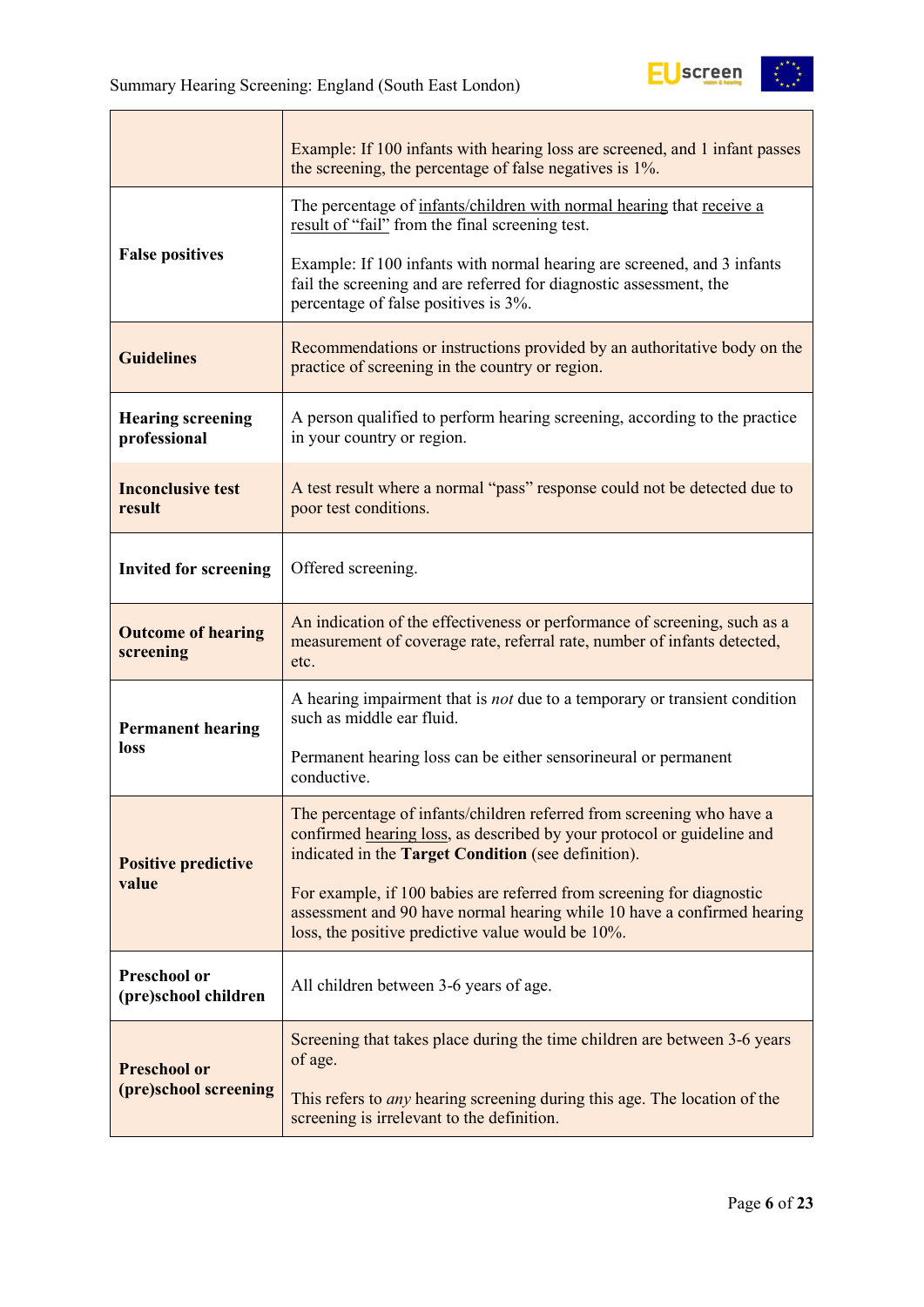$\overline{a}$ 



| Prevalence                  | The number or percentage of individuals with a specific disease or<br>condition. Prevalence can either be expressed as a percentage, proportion,<br>or as the value per 1000 individuals within the same demographic.                                                                                                                                                                                                          |  |  |  |  |
|-----------------------------|--------------------------------------------------------------------------------------------------------------------------------------------------------------------------------------------------------------------------------------------------------------------------------------------------------------------------------------------------------------------------------------------------------------------------------|--|--|--|--|
| <b>Programme</b>            | An organized system for screening, which could be based nationally,<br>regionally or locally.                                                                                                                                                                                                                                                                                                                                  |  |  |  |  |
| Protocol                    | Documented procedure or sequence for screening, which could include<br>which tests are performed, when tests are performed, procedures for<br>passing and referring, and so forth.                                                                                                                                                                                                                                             |  |  |  |  |
| <b>Quality assurance</b>    | A method for checking and ensuring that screening is functioning<br>adequately and meeting set goals and benchmarks.                                                                                                                                                                                                                                                                                                           |  |  |  |  |
| Referral criteria           | A pre-determined cut-off boundary for when an infant/child should be re-<br>tested or seen for a diagnostic assessment.                                                                                                                                                                                                                                                                                                        |  |  |  |  |
|                             | For example, referral criteria may be "no response" at 35 dB nHL.                                                                                                                                                                                                                                                                                                                                                              |  |  |  |  |
| <b>Risk babies / Babies</b> | All infants that are considered to be at-risk or have risk-factors for hearing<br>loss according to the screening programme.                                                                                                                                                                                                                                                                                                   |  |  |  |  |
| at-risk                     | Two common risk factors are admission to the neonatal-intensive care unit<br>(NICU) or born prematurely. However, other risk factors for hearing loss<br>may also be indicated in the screening programme.                                                                                                                                                                                                                     |  |  |  |  |
|                             | The percentage of infants/children with hearing loss that are identified via<br>the screening program.                                                                                                                                                                                                                                                                                                                         |  |  |  |  |
| <b>Sensitivity</b>          | For example, if 100 babies with hearing loss are tested, and 98 of these<br>babies are referred for diagnostic assessment while 2 pass the screening,<br>the sensitivity is 98%.                                                                                                                                                                                                                                               |  |  |  |  |
|                             | The percentage of infants/children with normal hearing that pass the<br>screening.                                                                                                                                                                                                                                                                                                                                             |  |  |  |  |
| <b>Specificity</b>          | For example, if 100 babies with normal hearing are tested, and 10 of these<br>babies are referred for diagnostic assessment and 90 pass the screening, the<br>specificity is 90%.                                                                                                                                                                                                                                              |  |  |  |  |
| <b>Target condition</b>     | The hearing loss condition you are aiming to detect via your screening<br>programme. This includes:<br>The laterality of the condition, whether the program aims to detect<br>both unilateral and bilateral hearing loss or just bilateral hearing<br>loss.<br>The severity of the condition, whether the program aims to detect<br>$\bullet$<br>hearing $loss \ge 30$ dB HL, $\ge 35$ dB HL, $\ge 40$ dB HL or $\ge 45$ dB HL |  |  |  |  |
| <b>Well, healthy babies</b> | Infants who are <i>not</i> admitted into the NICU or born prematurely.<br>Well, healthy babies may or may not have additional risk factors for<br>hearing loss, according to the procedures indicated in the specific<br>screening programme.                                                                                                                                                                                  |  |  |  |  |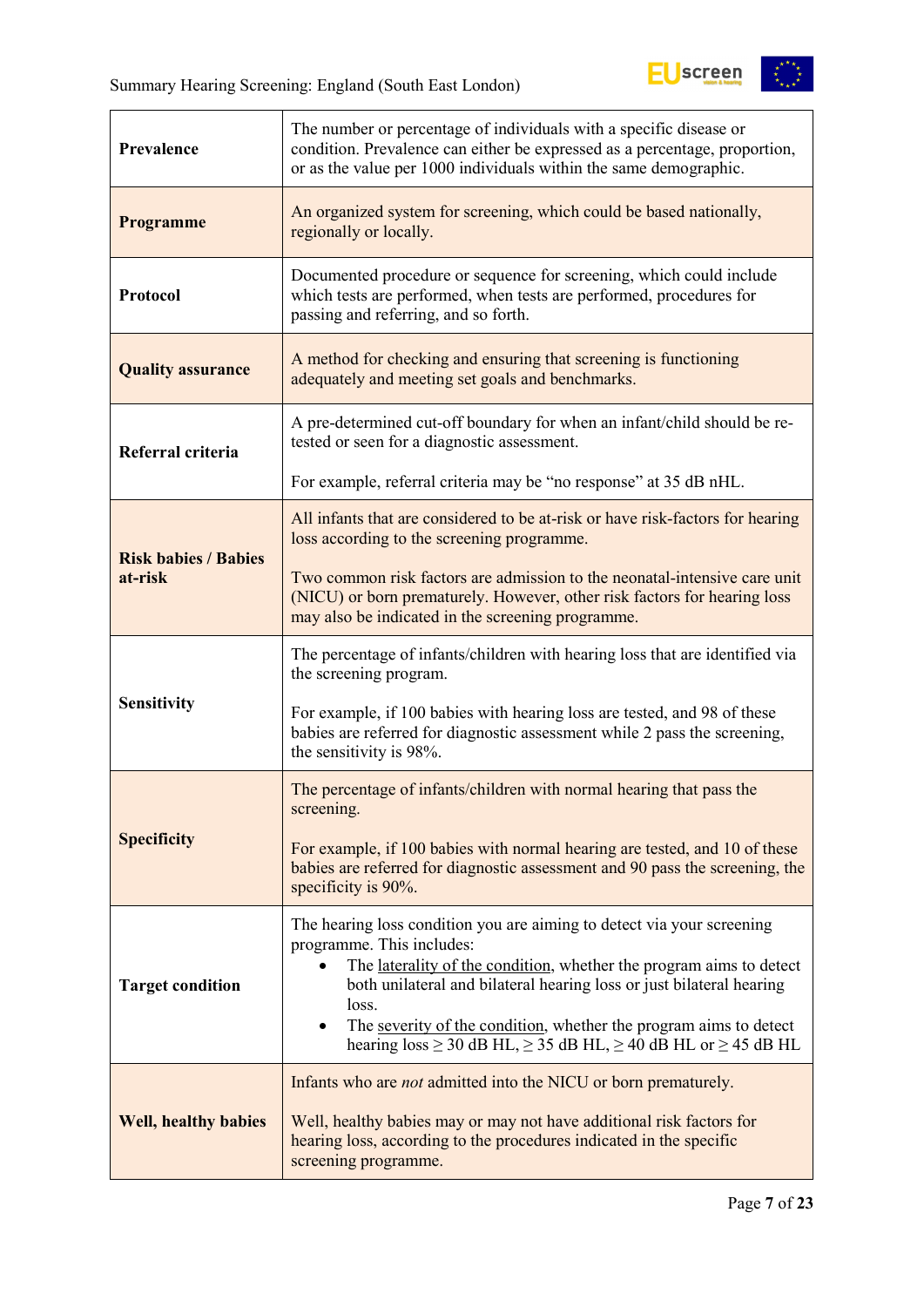

### <span id="page-7-0"></span>**2. Abbreviations**

- ABR auditory brainstem response
- aABR automatic auditory brainstem response
- ANSD auditory neuropathy spectrum disorder
- ASSR auditory steady-state response
- CI cochlear implant
- CMV cytomegalovirus
- dB HL decibel hearing level
- dB nHL decibel normalized hearing level
- dB SNR decibel signal-to-noise ratio
- DPOAE distortion product otoacoustic emissions
- HA hearing aid
- NICU neonatal intensive care unit
- OAE otoacoustic emissions
- TEOAE transient-evoked otoacoustic emissions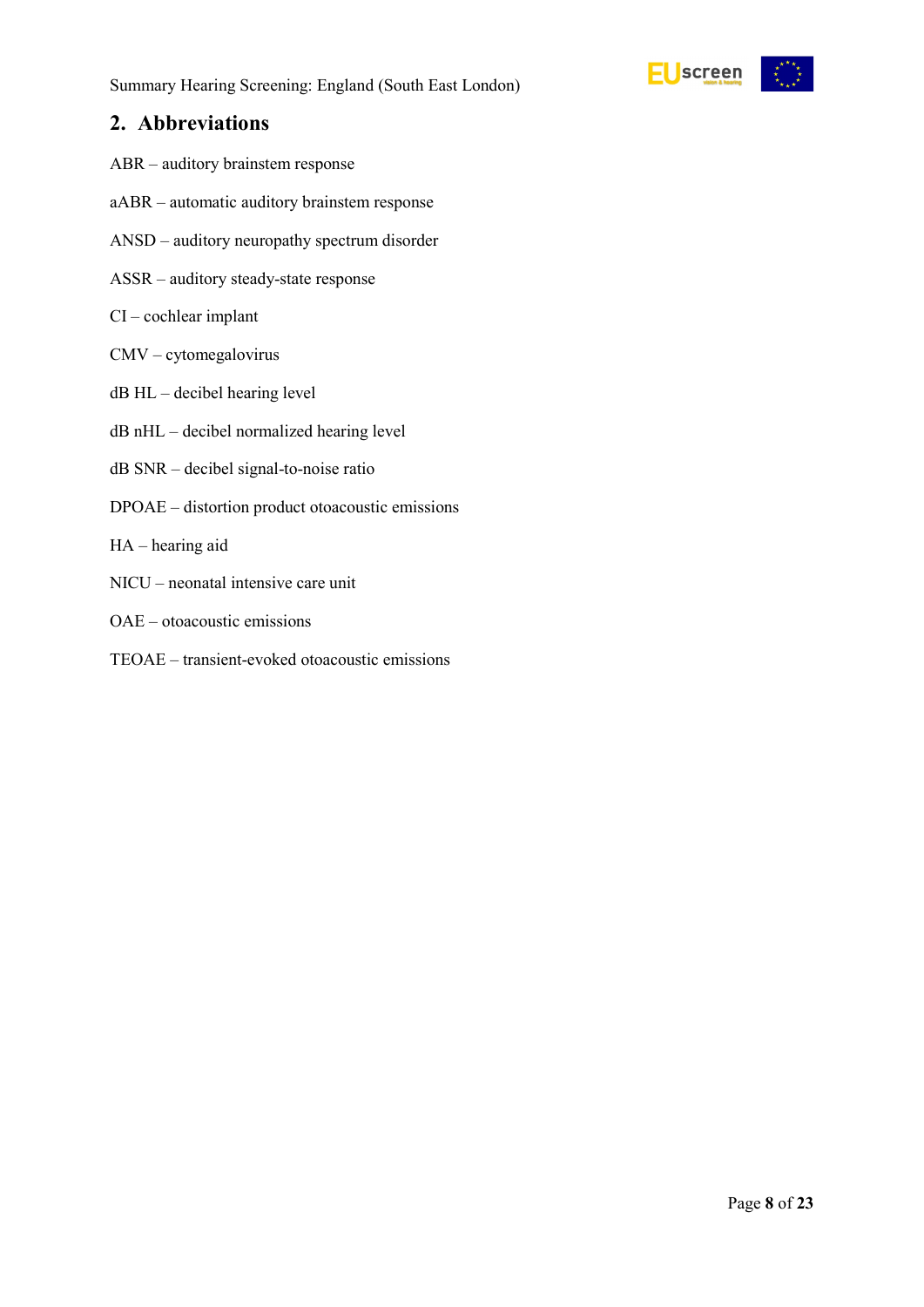

## <span id="page-8-0"></span>**3. Background**

In the United Kingdom, hearing screening is performed nationally and organized nationally. The following report contains information with regards to childhood hearing screening across England and includes data corresponding to the region of South East London.

#### <span id="page-8-1"></span>**3.1. General**

The region of South East London (SEL) contains six London boroughs and has a total area of 348.88 km2 with a population of 1,793,600 as of mid-2016 (Office for National Statistics, 2017).

In the U.K., all births are registered in the maternity ward when issuing an NHS number. The number of live births in the U.K. in 2016 was 774,835, and there are approximately 26,000 live births per year in SEL (Office for National Statistics, 2017).

The World Bank income classification categorizes the U.K. as a high-income country (The World Bank, 2018). The gross domestic product (GDP) in 2015 was £29 670 per capita in the U.K. or  $\epsilon$ 33 275 (Office for National Statistics, 2018).

From the World Health Organization (WHO) Global Health Expenditure Database, health expenditure for the U.K. in 2015 was 3498 USD or €3480 per capita (World Health Organization (WHO), 2018).

An infant mortality rate of 3.9 per 1000 is reported for the U.K. in 2015 (United Nations Statistics Division, 2016; Office of National Statistics, 2018). The infant mortality rate in 2015 varies from 3.4 to 4.8 across the six London boroughs making up the region of SEL (Office for National Statistics, 2018).

#### <span id="page-8-2"></span>**3.2. Neonatal hearing screening**

In the United Kingdom, neonatal hearing screening is conducted universally, with all babies in the country having access to hearing screening, though participation is not obligatory for parents. Hearing screening for well and at-risk babies started and was fully implemented across England in 2006. Neonatal hearing screening is funded by the state and embedded in the Preventive Child Health Care screening system (Public Health England, 2017). Neonatal hearing screening is organized by the national Newborn Hearing Screening Programmes.

In the South-East London (SEL) region, hearing screening is offered to all infants born in one of the SEL maternity hospitals or if the general practitioner's office lies within the SEL region and the infant was not screened in the maternity hospital.

National guidelines are available from Public Health England as is a screening protocol that is used across the country. The same protocol is followed across England for performing hearing screening (Public Health England, 2017).

#### <span id="page-8-3"></span>**3.3. Preschool hearing screening**

School-entry screening currently exists in England only in regions where a programme was in effect prior to the 2015 neonatal hearing screening guidelines. For some regions, school-entry screening has been in effect since 1955; however, since 2015 it has been advised that no new school-entry hearing screening programmes be implemented. School entry screening is funded by parents, companies, and the state, though it is not embedded in Preventive Child Health Care.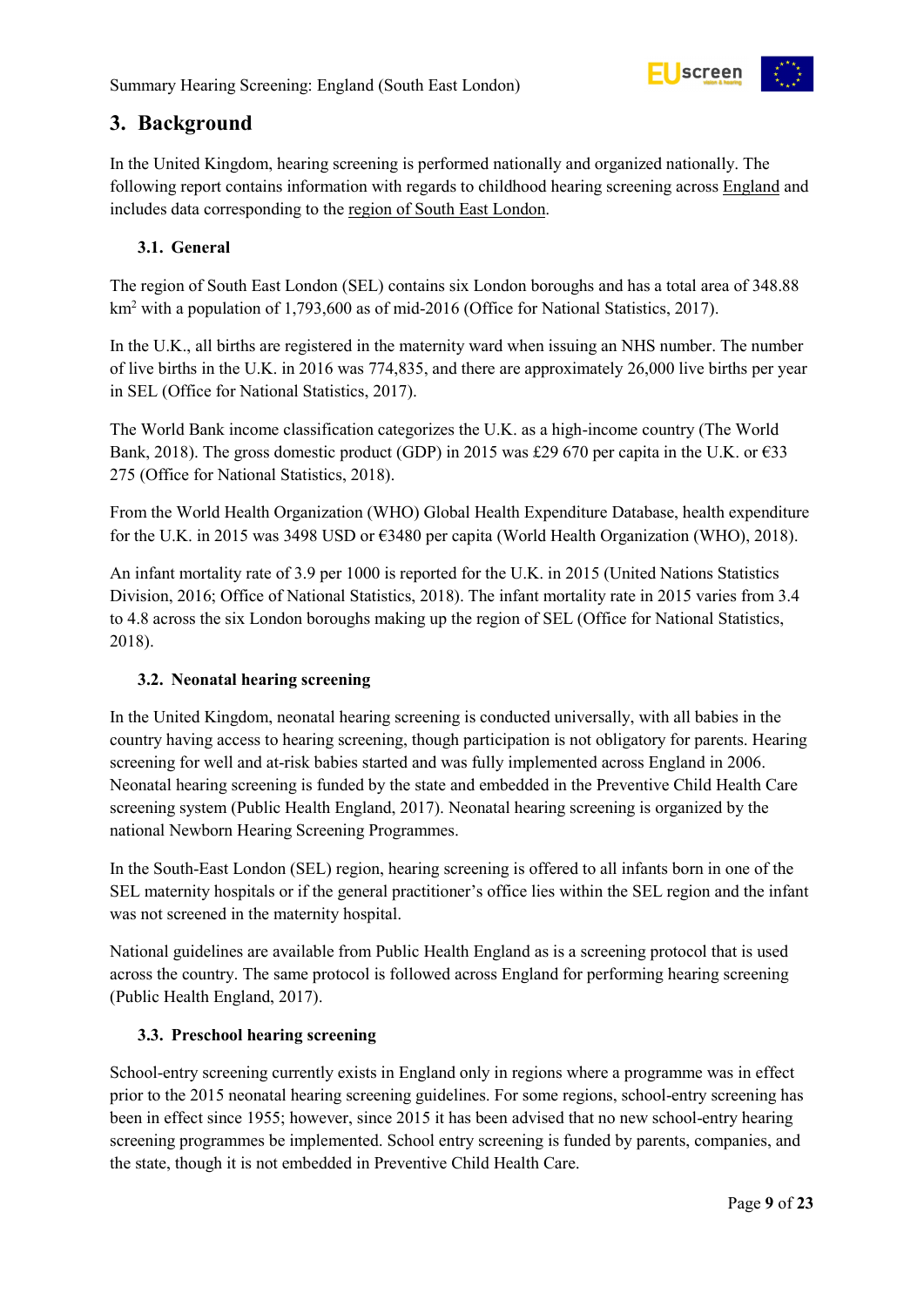

## <span id="page-9-0"></span>**4. Guidelines & Quality Control**

There are national guidelines for hearing screening in England.

The content of the general hearing screening programme was decided on by Public Health England (NHS England), and has not been changed since implementation. While there is no set time for when reviews are made, the national Newborn Hearing Screening Programme (NHSP) is reviewed regularly through discussions with the national screening committee and revisions to the programme are performed when necessary. Public Health England decides on and funds revisions.

Quality assurance of the neonatal hearing screening programme is imposed by the government. Quality assurance is performed via national and local reporting and checks and audits within the NHSP. These procedures assure the quality of antenatal and newborn screening, as well as manage safety and reduce risk. Information is collected directly via the national NHSP Patient Management System (Smart4Hearing, formerly ESP), supported by Northgate. Through Smart4Hearing, national and local performance reports are generated on a monthly, quarterly and annual basis, which describe NHSP performance, highlights, activity, outcomes and data quality.

There have been a number of studies published on the hearing screening programme in the U.K., including studies measuring the effectiveness of NHSP (e.g., Uus & Bamford, 2006).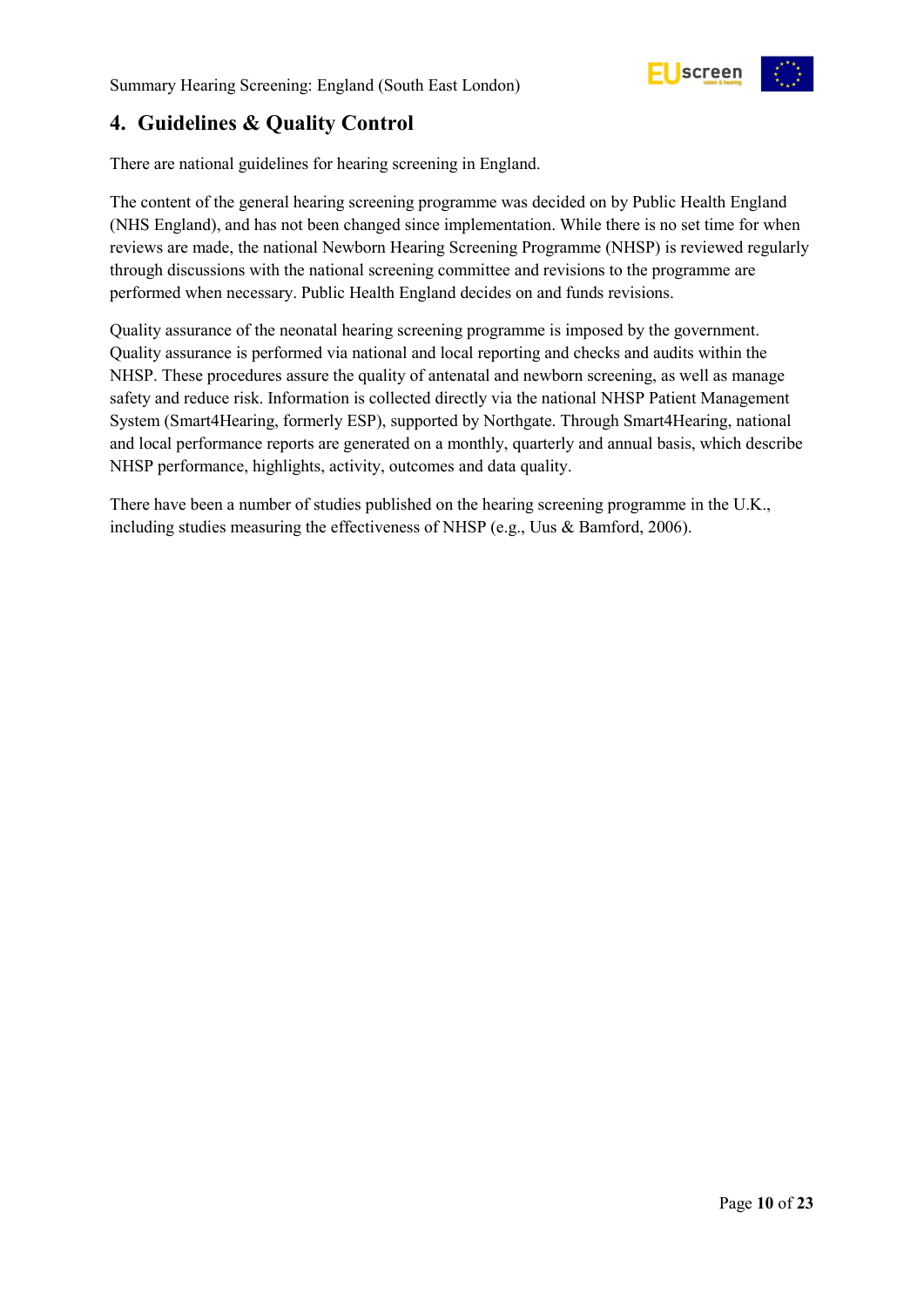

## <span id="page-10-0"></span>**5. Process: Screening, Diagnosis, Intervention**

#### <span id="page-10-1"></span>**5.1. Neonatal hearing screening**

Well-babies are screened in the hospital, child health care centres, or in outpatient clinics (e.g., general practitioner's office) within the National Health Service. At-risk infants may also be screened in the NICU. The percentage of infants born in a maternity hospital in the U.K. is unknown. It is roughly estimated that the length of stay in the hospital after delivery is 4 hours (minimum) to one day. Parents/caregivers of eligible well and at-risk babies are invited to participate in neonatal hearing screening directly in the maternity hospital. For infants screened in the outpatient clinic, parents/caregivers are invited to participate by phone when an appointment is booked. Appointments are then confirmed via email or letter. For areas without a phone-based booking service, a letter is sent to the parents inviting them to participate by booking an appointment time (SEL NHSP local managers and Head of service, 2017).

Hearing screening should be completed as soon as possible. A key performance indicator (KPI) of the NHSP measures the percentage of neonatal hearing screening for well babies completed before 4 weeks of age; however, hearing screened should be completed before 3 months corrected age. For atrisk babies, screening should be completed after 34 weeks gestational age and before 52 weeks gestational age. In circumstances where the health of the infant is a limiting factor, screening may be performed up to 64 weeks gestation (Public Health England, 2017; Public Health England, 2016).

Hearing screening is contraindicated among children with bacterial meningitis, atresia and microsia. These children are referred directly for a diagnostic assessment. Infants admitted to the NICU for a minimum of 48 hours are tested with a different protocol compared to the well-baby protocol (Public Health England, 2016). Data collected across South East London from 2006 through 2016 shows that 5.3% of infants are screened according to the NICU protocol (McCall, 2018).

An audit of a pilot of screening pathways for congenital CMV was performed in Evelina London Children's Hospital from 2014-2016. Across the 24-month pilot, 177 infants with ABRs suggesting sensorineural hearing loss were screened for congenital, and a total of 9 cases were confirmed (Martinez-Alier, et al., 2017).

From the NHS England Laboratory, there were a total of 34 confirmed cases of invasive meningococcal infection among infants under 1 year of age from January to March 2018. There were an additional 34 cases among children 1 to 4 years of age, 18 cases among children 5 to 9 years of age and 4 cases among children 10 to 14 years of age across the same time period (Public Health England, 2018).

The target condition for screening for well and at-risk babies is a unilateral or bilateral hearing loss of 40 dB HL or worse.

#### <span id="page-10-2"></span>**5.2. Neonatal diagnostic assessment**

The diagnostic assessment after neonatal hearing screening referral should be completed by 44 weeks of gestational age, or 4 weeks after the completion of the screening.

#### <span id="page-10-3"></span>**5.3. Preschool hearing screening**

In places where school-entry hearing screening is performed, the screening takes place in the kindergartens or schools. Schools wishing to conduct preschool or school-entry hearing screening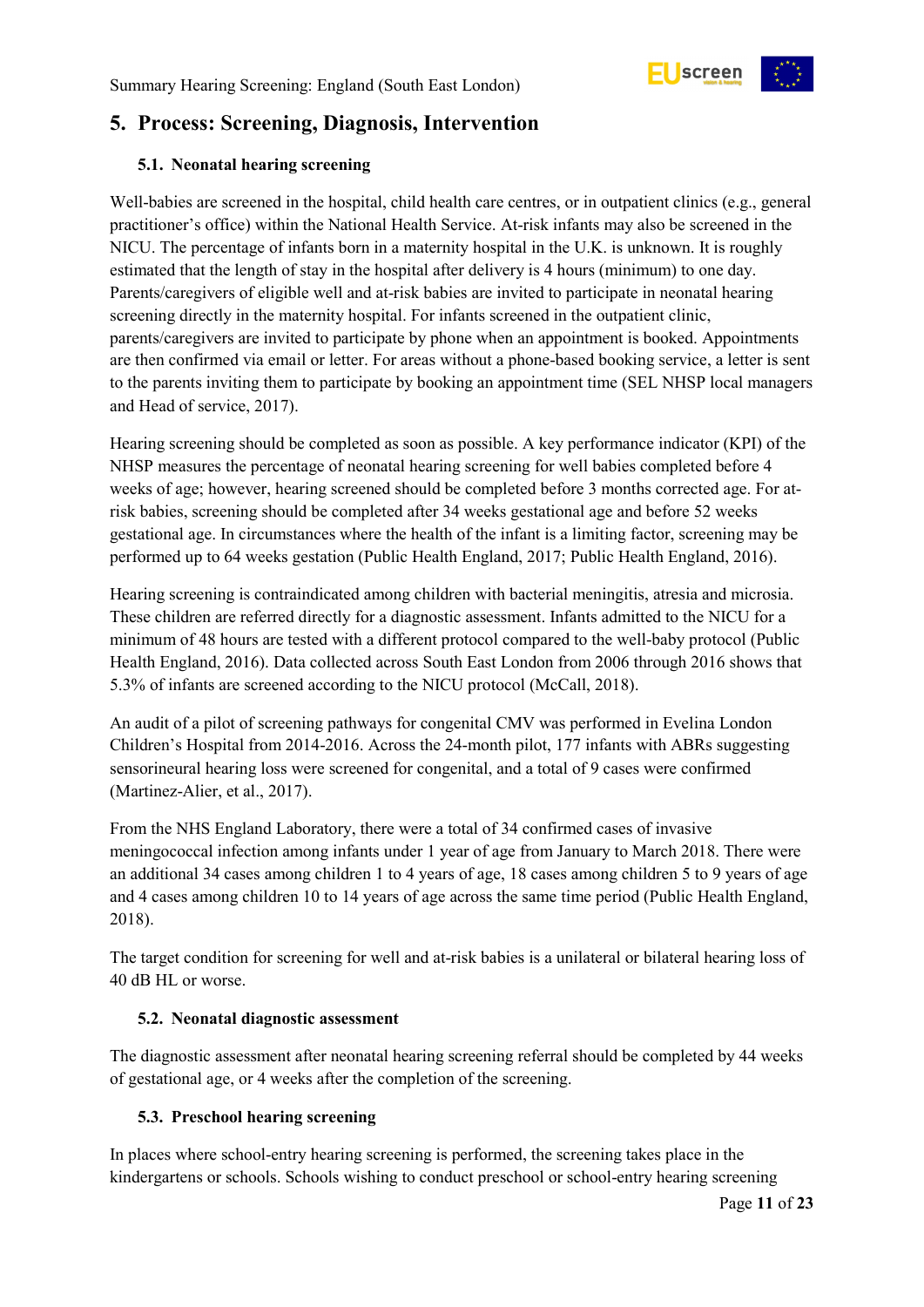

contact the Paediatric Audiology Service, and an audiologist from the Paediatric Audiology Service visits the school to conduct screening. The target condition for preschool hearing screening is a hearing loss of 30 dB HL or worse at 1, 2 and 4 kHz or 35 dB HL or worse at 500 Hz (CYPAC, 2017).

In SEL, 3 schools in the Southwerk sub-region approached the Paediatric Audiology Service in 2018.

#### <span id="page-11-0"></span>**5.4. Intervention approach**

In the U.K., treatment options available include grommets, hearing aids, bone conductive devices, and cochlear implants. Infants are fitted with hearing aids within 4-6 weeks of confirmation of PCHI, regardless of age. Infants are fitted with cochlear implants from 6 months of age or older (National Institute for Health Care and Excellence, 2009).

The local fitting protocol in SEL is that hearing aids are fit on both unilateral and bilateral hearing losses of mild to profound severity. There is not set pre-tone average criteria, but instead, hearing aids are determined suitable based on the individual and configuration of hearing loss.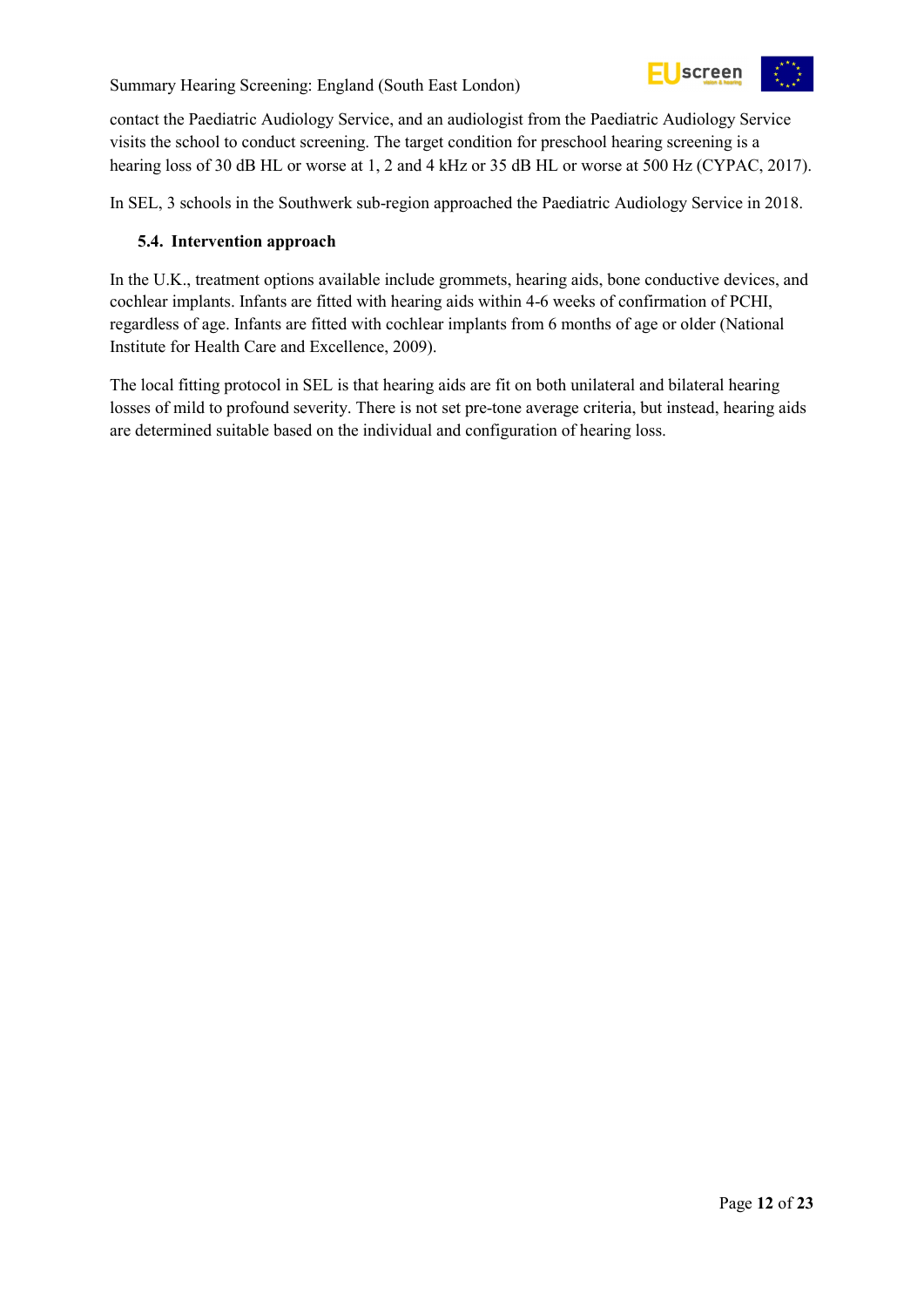

### <span id="page-12-0"></span>**6. Protocols**

Hearing screening protocols are described for neonatal hearing screening (well and at-risk) as well as for preschool hearing screening when applicable.

- The Test performed is the screening technique used
- The Age of the child is indicated in hours, days, months or years
- Referral criteria may be the lack of an OAE response at specified frequencies, a responsewaveform repeatability constant, the absence of an aABR response at a specified intensity, or an absent behavioural response at a specified intensity. Referral criteria may be defined within a protocol or limited based on the device used.
- The <u>Device</u> is the screening device used.
- Unilateral Referrals indicates whether children are referred if only one ear fails screening.
- The <u>Location</u> is where the screening takes place

#### <span id="page-12-1"></span>**6.1. Neonatal hearing screening (well)**

The process for neonatal hearing screening for well babies is summarized in Table 1. There are two models of well-baby hearing screening in England.

The majority of neonatal hearing screening follows the hospital model, whereby a 3-step OAE - OAE - aABR protocol is in effect. The first OAE is performed in the maternity hospital after birth. If the infant does not pass the first OAE test, rescreening occurs 5 hours later. If the infant is discharged from the maternity hospital before rescreening, an OAE is scheduled in an outpatient clinic as soon as possible and no later than 3 months of age. If the infant does not pass the second OAE, an aABR is performed. If the infant does not pass the aABR, a referral to the ENT department for a diagnostic assessment is made (Public Health England, 2017).

Infants that miss the initial screen in the maternity ward or are born outside of a maternity hospital are screened according to the community model. A 2-step OAE-aABR protocol is in performed in outpatient clinics. For these cases, the OAE is performed once. If the infant does not pass the OAE, an aABR is administered (Public Health England, 2017).

<span id="page-12-3"></span>Table 1: Process for neonatal hearing screening for well, healthy infants in England (Public Health England, 2017; Public Health England, 2016).

|                  |                                                          | Referral    |                   | <b>Unilateral</b> |                                           |
|------------------|----------------------------------------------------------|-------------|-------------------|-------------------|-------------------------------------------|
| <b>Test</b>      | Age                                                      | criteria    | <b>Device</b>     | Referrals?        | Location                                  |
| OAE1             | $\leq$ 24 hours or older (10                             | Various     | Accuscreen        | Yes               | Maternity hospital                        |
|                  | days in outpatient clinics)                              |             | (SEL) /           |                   | / Outpatient clinic                       |
| OAE <sub>2</sub> | 5 hours after initial screen<br>(no later than 3 months) |             | Various<br>(NHSP) | Yes               | Maternity hospital<br>/ Outpatient clinic |
| aABR             | $<$ 4-5 weeks*                                           | $40$ dB nHL |                   | Yes               | Maternity hospital                        |
|                  | (no later than 3 months)                                 |             |                   |                   | / Outpatient clinic                       |

\*Final screening should be completed by 4 weeks of age for the hospital model or by 5 weeks of age for the community model.

#### <span id="page-12-2"></span>**6.2. Neonatal hearing screening (at-risk)**

The screening process for at-risk (NICU) infants is described in Table 2. A combined OAE+aABR protocol is in effect whereby both OAE and aABR are performed.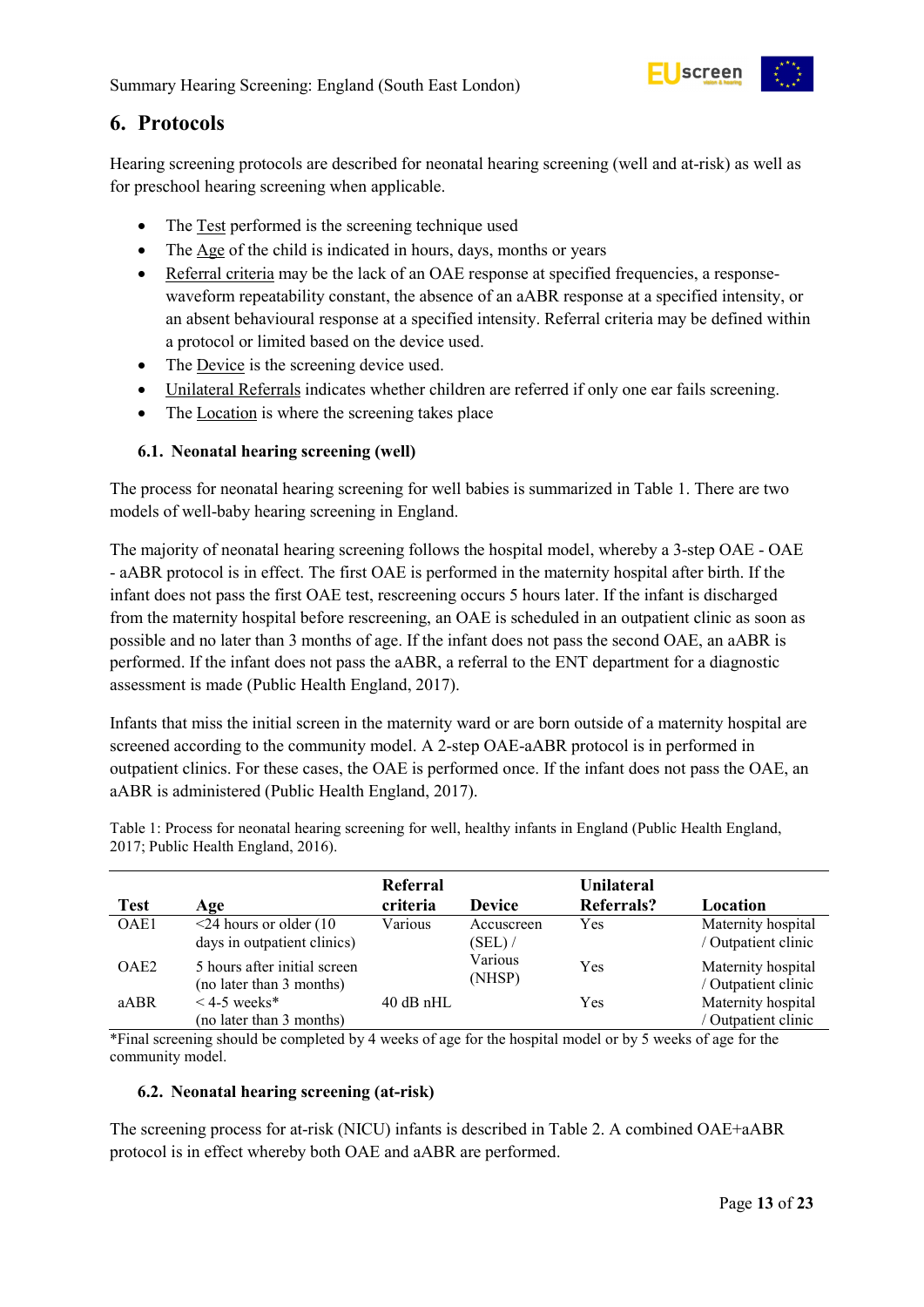

If the infant does not pass the aABR, a referral is made to diagnostic audiology, regardless of the results of the OAE. If the infant passes aABR but does not pass OAE, the infant is not immediately referred to diagnostic, but may be referred for follow-up at 7-9 months of age. This depends on the presence of risk factors and whether the infant did not pass OAE in one or both ears.

<span id="page-13-1"></span>Table 2: Process for neonatal hearing screening for at-risk infants in England (Public Health England, 2017; Public Health England, 2016).

| <b>Test</b> | Age                             | Referral<br>criteria | <b>Unilateral</b><br>Referrals? | Location                  |
|-------------|---------------------------------|----------------------|---------------------------------|---------------------------|
| $OAE +$     | 34-52 weeks gestation           | $40$ dB nHL          | Yes                             | Maternity hospital / NICU |
| aABR        | (depending on health of infant) |                      |                                 | / Outpatient clinic       |

\*The aABR must pass in order for the infant to be discharged from the screening programme. Results of the OAE are used for determining whether surveillance at 7-9 months of age is warranted.

#### <span id="page-13-0"></span>**6.3. Preschool hearing screening**

In places that perform screening, hearing screening is performed in kindergarten schools at 5 years of age. Children are conditioned to the task at higher intensities, and then pure-tone audiometry screening is performed at 25 dB HL at 1-4 kHz and 30 dB HL at 500 Hz. If thresholds are greater than screening levels a referral is then made to the diagnostic audiology services.

<span id="page-13-2"></span>Table 3: Process for preschool hearing screening in England (CYPAC, 2017).

| Test      | Age     | Referral criteria                | <b>Unilateral</b><br><b>Referrals?</b> | Location             |
|-----------|---------|----------------------------------|----------------------------------------|----------------------|
| Pure-tone | 5 years | Threshold $25$ dB HL $(1-4$ kHz) | Yes                                    | Kindergarten schools |
| screening |         | Threshold 30 dB HL (500 Hz)      |                                        |                      |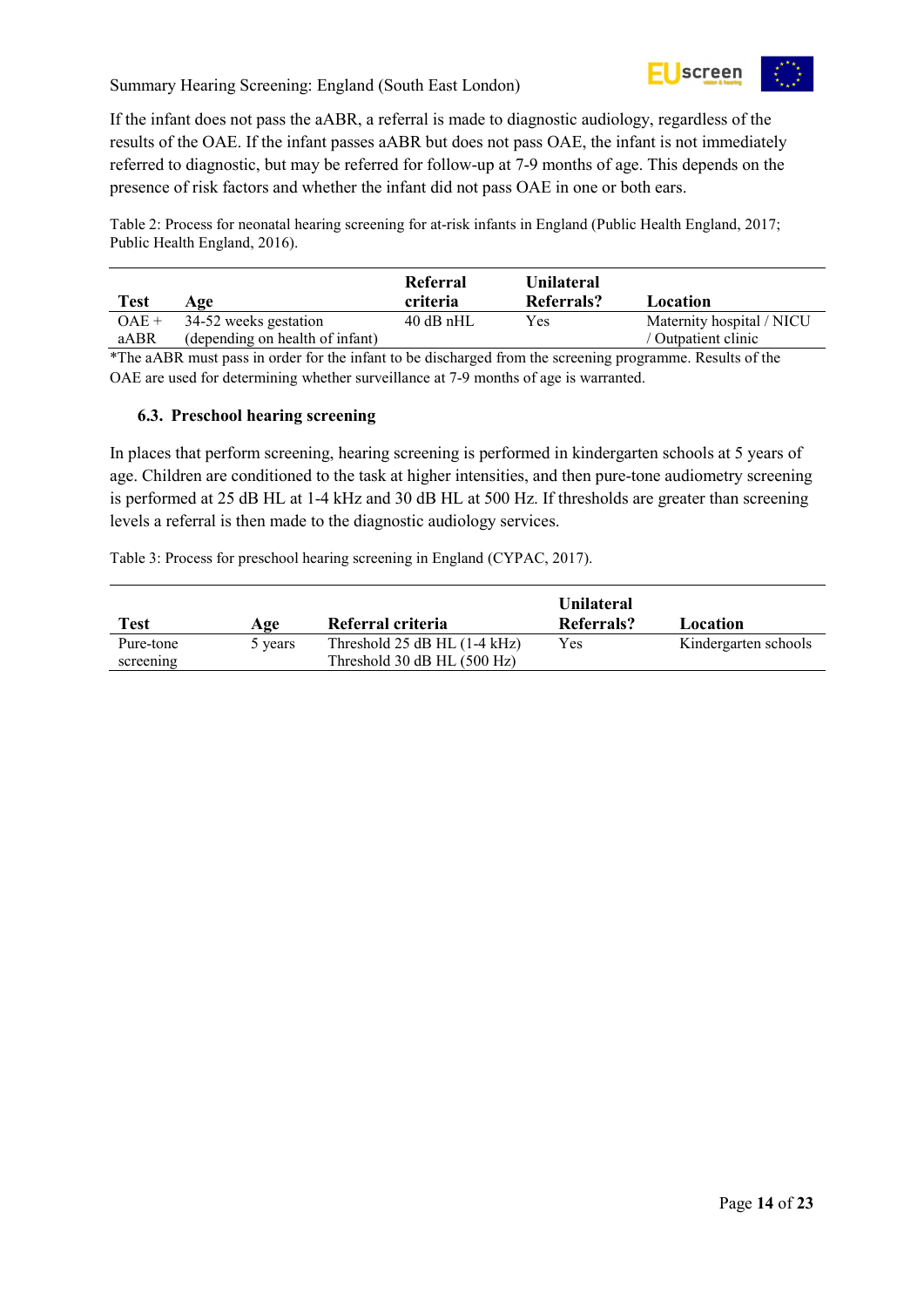

### <span id="page-14-0"></span>**7. Professionals**

#### <span id="page-14-1"></span>**7.1. Neonatal hearing screening (well)**

Neonatal hearing screening is performed by NHSP trained screeners or may be performed by health visitors if screened in an outpatient clinic. NHSP trained screeners are registered nurses, or individuals that have received a diploma in population health screening, with a focus on newborn hearing, and have met the subsequent training and examination requirements under the NHSP (Public Health England, 2016).

Health visitors are nurses or midwives that have additional training in paediatric public/community health.

Subsequent training includes an e-learning programme, local training programmes such as safeguarding and infection control, on-site practical training, and monitored practice. An exam, the observed structural clinical examination (OSCE) is typically required for final certification as a NHSP screener (Public Health England, 2016).

The length of training varies as NHSP trained screeners come from various backgrounds. A diploma in population health screening takes approximately 12-18 months. The OSCE is expected to be administered within 3 months of starting employment as a NHSP screeners (Public Health England, 2016).

Training of certain protocols are regularly updated, and the performance of NHSP trained screeners is monitored on a regular basis (SEL NHSP local managers and Head of service, 2017).

#### <span id="page-14-2"></span>**7.2. Neonatal hearing screening (at-risk)**

Screening for at-risk (NICU) infants is also performed by NHSP trained screeners or health visitors. See 5.1 for details on NHSP screeners and training requirements.

#### <span id="page-14-3"></span>**7.3. Preschool hearing screening**

Screening for preschool-age children is performed by audiologists of the Pediatric Audiology Service (CYPAC, 2017).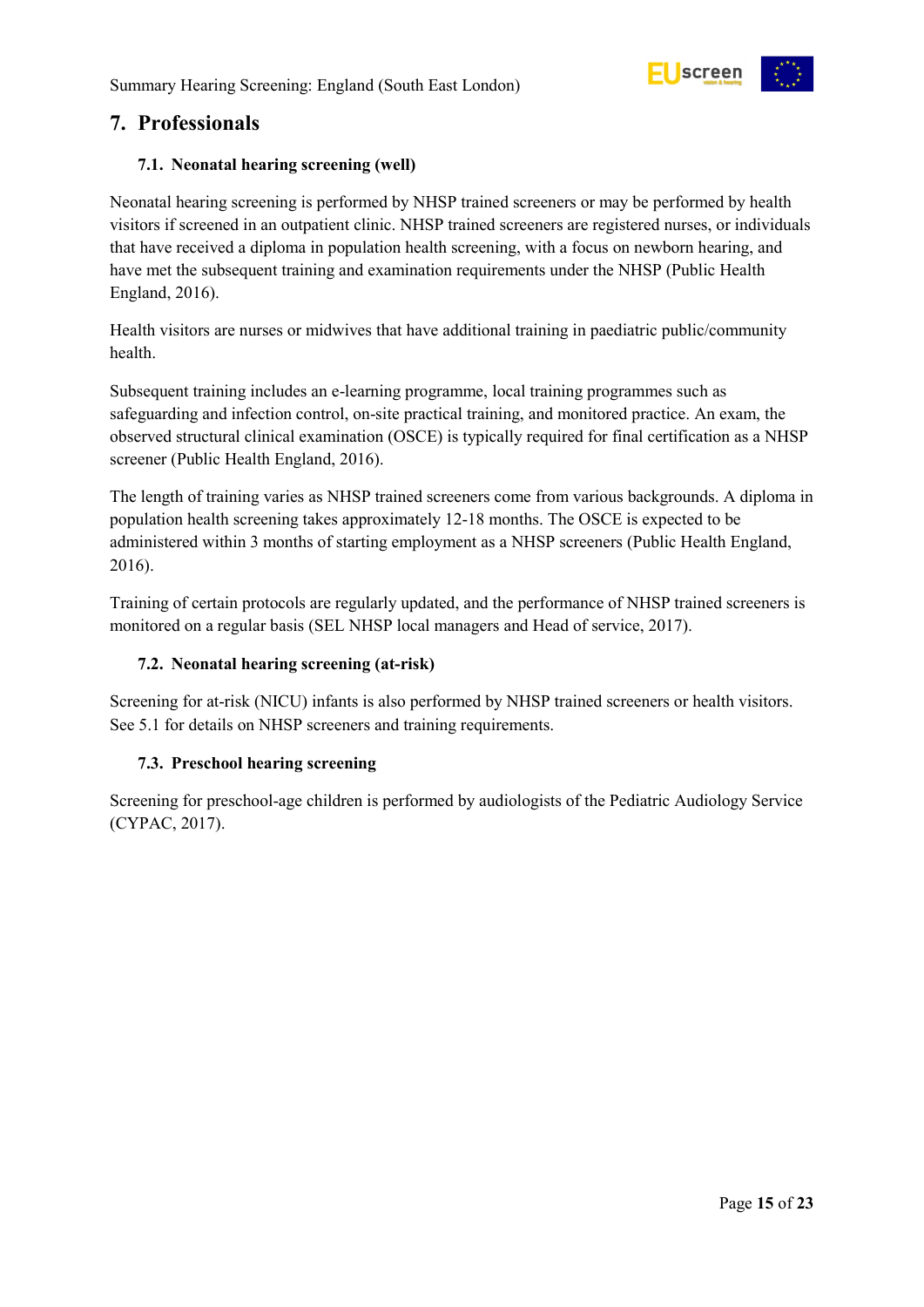

## <span id="page-15-0"></span>**8. Results: Neonatal Hearing Screening**

#### <span id="page-15-1"></span>**8.1. Coverage and attendance rates**

The information provided corresponds to data collected in the South East London (SEL) region. The coverage rate is defined by the NHSP as the percentage of eligible infants born who completed screening before 4/5 weeks of age (depending on if the infant follows the hospital model or community model; SEL NHSP, 2017a, 2017b, 2017c; 2017d).

An eligible infant includes any live infant born during the reporting period whose mother is registered with a GP within the NHS network or was born into a region covered by an NHSP site or NHS network (Public Health England, 2016).

The coverage rate for the SEL region for 2016 was 98.5% (SEL NHSP, 2017a, 2017b, 2017c; 2017d). The number of children missed being *offered* screening is not indicated, and therefore, the attendance rate cannot be calculated for the initial screen.

#### <span id="page-15-2"></span>**8.2. Referral rates**

The referral rates for neonatal hearing screening of well, healthy infants are presented below in Table 4. Rates are presented for data collected across SEL from April-December 2016 (SEL NHSP, 2017a, 2017b, 2017c).

<span id="page-15-5"></span>**Table 4:** Referral rates for neonatal hearing screening (well-babies) in South East London, England (SEL NHSP, 2017a, 2017b, 2017c; 2017d).

| Test | <b>Referral Rate</b> |
|------|----------------------|
| OAE1 | 22.2%                |
| OAF2 |                      |

Referral rates assume a 100% attendance rate at each step.

The final referral rate to a diagnostic assessment for all babies was 2.09% from April through December 2016 (SEL NHSP, 2017a, 2017b, 2017c). Prior to 2015, information from all records dating back to 2005 indicate a final referral rate of 2.02%, with a referral rate of 1.70% for well infants and a referral rate of 7.31% for NICU infants (McCall, 2018).

#### <span id="page-15-3"></span>**8.3. Diagnostic assessment attendance**

Out of the infants referred from neonatal hearing screening, 96% attended a diagnostic assessment within the required time period (i.e., 4 weeks after referral from screening or 44 weeks gestational age; (SEL NHSP, 2017a, 2017b, 2017c). It is not indicated whether the remaining percentage of infants attended a diagnostic assessment outside of the required time frame.

#### <span id="page-15-4"></span>**8.4. Prevalence / Diagnosis**

<span id="page-15-6"></span>Table 5: Prevalence rate (per 1000) of permanent hearing loss among neonates in South East London region (McCall, 2016 departmental PCHI statistics, 2018)

|                     |                                    | <b>Bilateral</b> | Unilateral      |                 |  |
|---------------------|------------------------------------|------------------|-----------------|-----------------|--|
|                     | $\geq$ 40 dB HL<br>$\geq 80$ dB HL |                  | $\geq$ 40 dB HL | $\geq 80$ dB HL |  |
| SEL region $(2017)$ |                                    | 0.3 <sub>1</sub> | 0.6             |                 |  |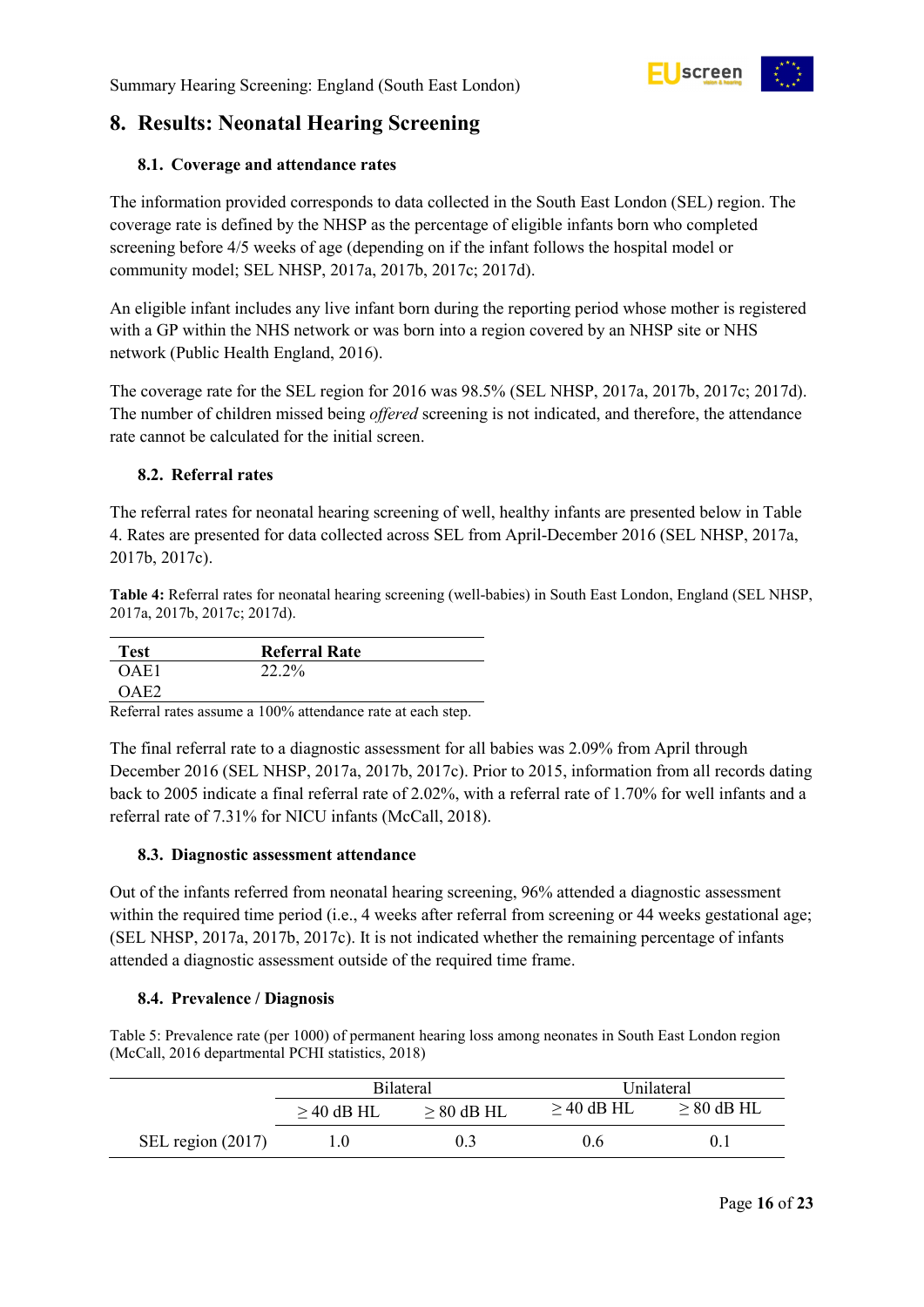

<span id="page-16-2"></span>Table 6: Number of cases (prevalence) of permanent hearing loss among children 0-5 years of age in South East London region (McCall, 2016 Practice Navigator Audiology Patient Management System, 2018).

|                   | <b>Bilateral</b> |           | Unilateral   |              |              |              |
|-------------------|------------------|-----------|--------------|--------------|--------------|--------------|
|                   | $\geq$ 25 dB     | $>$ 40 dB | $\geq 80$ dB | $\geq$ 25 dB | $\geq$ 40 dB | $\geq 80$ dB |
|                   | HІ               |           |              |              |              | HL           |
| SEL region (2017) | 46               |           |              |              |              |              |

There are 5 cases of ANSD reported in SEL region. Two infants were identified as NICU (at-risk) infants, two infants were well babies, and one was not identified until the age of 3 years (McCall, 2016 Practice Navigator Audiology Patient Management System, 2018).

Out of the total children diagnosed with permanent hearing loss in 2016, a percentage was referred from a non-NHSP source (Table 7). It is not indicated whether these children were missed NHSP, had progressive loss, or passed screening.

<span id="page-16-3"></span>Table 7: Percentage of children diagnosed with hearing loss out of the total number of children diagnosed in each category (McCall, 2016 departmental PCHI statistics, 2018).

|                                              | <b>Bilateral</b> |                 | Hnilateral      |                 |
|----------------------------------------------|------------------|-----------------|-----------------|-----------------|
|                                              | $\geq$ 40 dB HL  | $\geq 80$ dB HL | $\geq$ 40 dB HL | $\geq 80$ dB HL |
| Referred from non-NHSP<br>source             | 16               |                 |                 |                 |
| Total number diagnosed                       | 140              | 16              | 16              | 16              |
| % of those diagnosed from<br>non-NHSP source | 11%              | 6%              | 19%             | 6%              |

#### <span id="page-16-0"></span>**8.5. Treatment success**

In SEL region, 49 out of the 83 children diagnosed with hearing loss were fitted with hearing aids in 2016 (McCall, 2016 departmental PCHI statistics, 2018). It is unknown how many children per year are fitted with cochlear implants; however, according to Consortium for Research into Deaf Education, 3350 children have at least one cochlear implant as of 2016, which makes up 7% of the total deaf population in England (Consortium for Research into Deaf Education (CRIDE), 2017).

#### <span id="page-16-1"></span>**8.6. Screening evaluation**

Actual data on the sensitivity or specificity of neonatal hearing screening are not available, and neither are data on false positives, false negatives, or the positive predictive value.

However, some estimations were provided. A positive predictive value of a refer result was estimated at 20% for well infants (CYPAC, 2018). For well infants, sensitivity of the OAE screen was estimated to be close to 100% and specificity was estimated to be 90-95% (Public Health England, 2017).

Data are not available for at-risk (NICU) infants.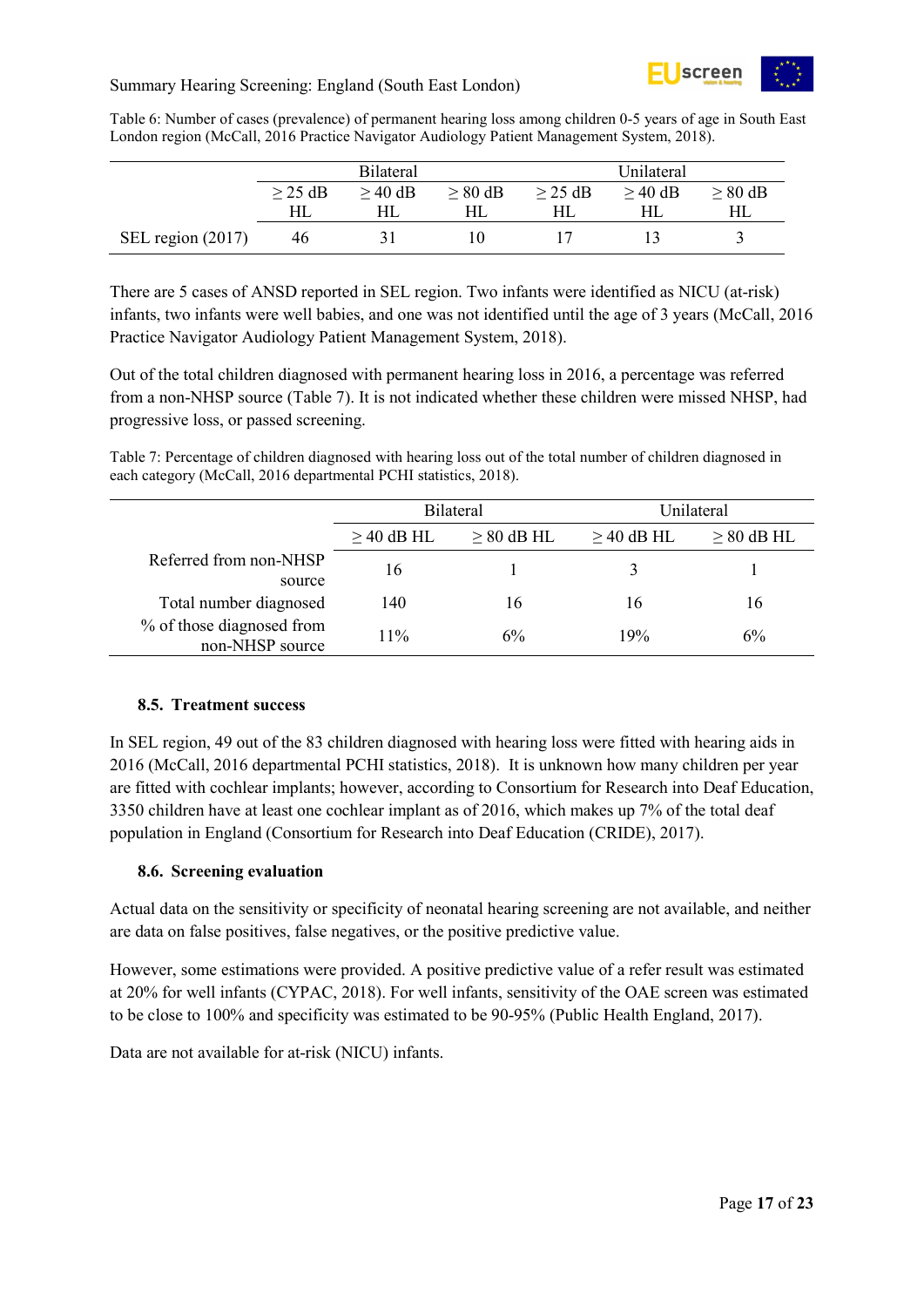## <span id="page-17-0"></span>**9. Results: Preschool Hearing Screening**

#### <span id="page-17-1"></span>**9.1. Coverage and attendance rates**

In the U.K., preschool hearing screening coverage is low. In SEL, three schools carried out preschool hearing screening in 2018, where a total of 87 children 5 years of age were screened (CYPAC, 2018).

In places where preschool hearing screening is performed, attendance rate is 99% as the screening is performed in school by an audiologist.

#### <span id="page-17-2"></span>**9.2. Referral rates**

The final referral rate to a diagnostic assessment after preschool hearing screening is not available.

#### <span id="page-17-3"></span>**9.3. Diagnostic assessment attendance**

The compliance rate to a diagnostic assessment after preschool hearing screening is not available.

#### <span id="page-17-4"></span>**9.4. Screening evaluation**

Data unavailable.

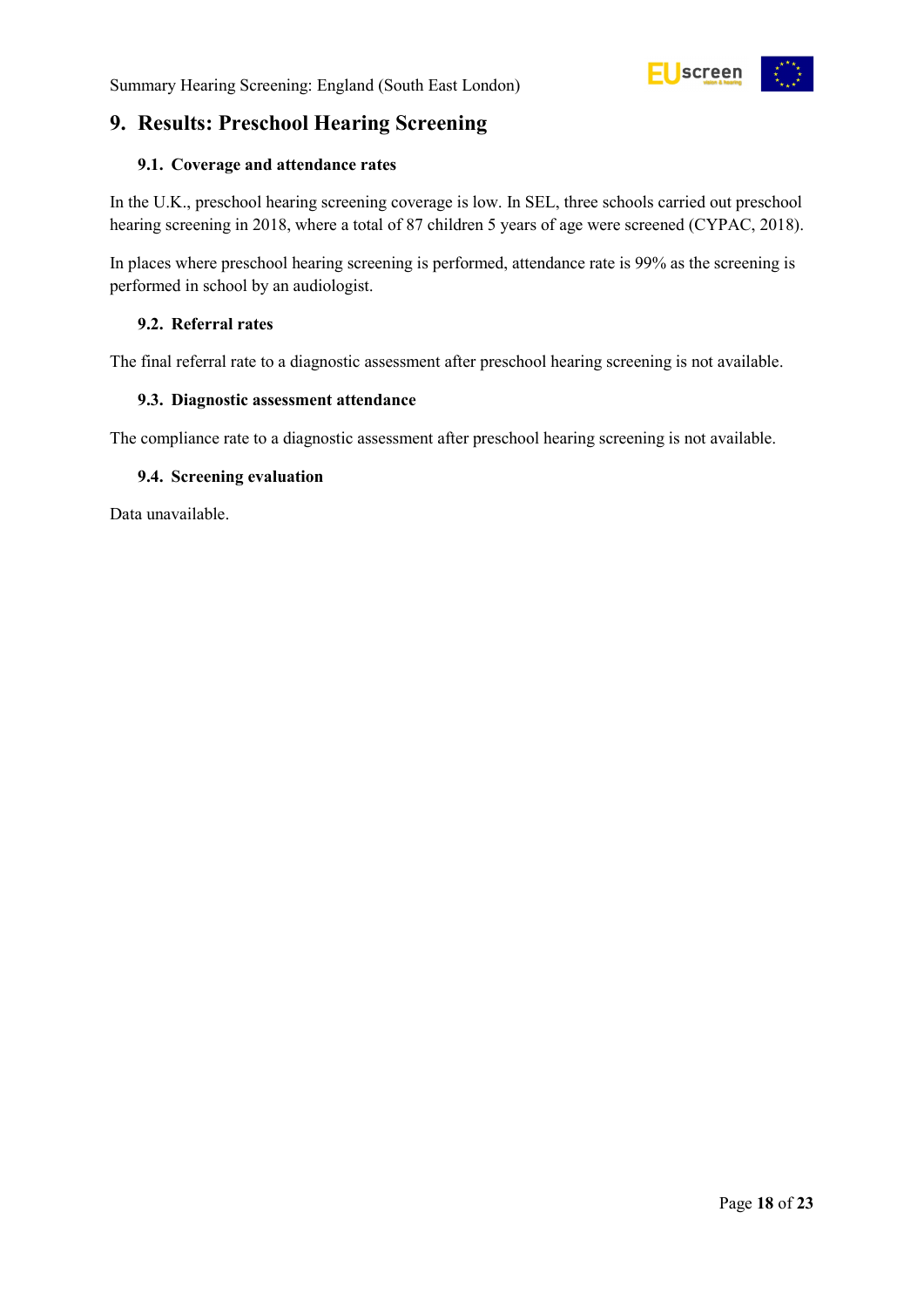

## <span id="page-18-0"></span>**10. Costs: Neonatal Hearing Screening**

Financing of neonatal hearing screening (NHSP) in the U.K. is organized by the state. Screening is free of charge for parents. There is no financial reward when parents attend hearing screening, nor is there a penalty for those who do not attend hearing screening.

Cost analyses of neonatal hearing screening in U.K. have been attempted (Chorozoglou, Mahon, Pimperton, Worsfold, & Kennedy, 2018).

#### <span id="page-18-1"></span>**10.1. Screening costs**

The total screening costs for the NHSP are not available, as there are many individual NHSP services in operation. The NHS England on behalf of Public Health commissions services to carry out hearing screening. In London, PAN London covers all NHS services operating across London, including the NHSP. It is therefore PAN London that sets tariffs for neonatal hearing screening per infant, including both well and at-risk infants. The PAN London tariff is £43.00 per screen.

The South East London Newborn Hearing Screening Programme was able to reduce this PAN London tariff due to contracts with Otometrics and negotiation of overhead charges. Therefore, the tariff for the SEL NHSP is £38.00 per screen, while the tariff for other NHSPs in London remain at 43.00 per screen.

This tariff covers all costs associated with neonatal hearing screening, including staff costs, equipment, maintenance, disposables, and overhead costs (location, electricity, and administration).

#### <span id="page-18-2"></span>**10.2. Equipment costs**

#### (*Information extracted to protect commercially sensitive data*)

Note that these costs are covered under the tariffs noted in section 8.1.

#### <span id="page-18-3"></span>**10.3. Staff costs**

There are 8 full-time equivalent professionals performing hearing screening for every 10 000 births according to the national NHSP. Other staff include an NHSP administrator and NHSP coordinator, in which 1 full-time equivalent staff is required in each roll for every 10 000 births (Public Health England, 2016). The NHSP in SEL has 17.14 full-time equivalent hearing screeners, 4.2 full-time equivalent senior screeners, 2.6 full-time equivalent administrators, and 2 full-time equivalent coordinators (SEL NHSP local managers and Head of service, 2017).

The annual salary for a NHSP hearing screener is £17,787 to £23,363 for fulltime employment (NHS Employers, 2018).

A diploma in population health screening, with a focus on newborn hearing (12-18 months), costs £1,200 (SEL NHSP, 2018).

Note that these costs are covered under the tariffs noted in section 8.1.

#### <span id="page-18-4"></span>**10.4. Diagnostic costs**

The total cost of diagnostic confirmation is not indicated.

#### <span id="page-18-5"></span>**10.5. Amplification costs**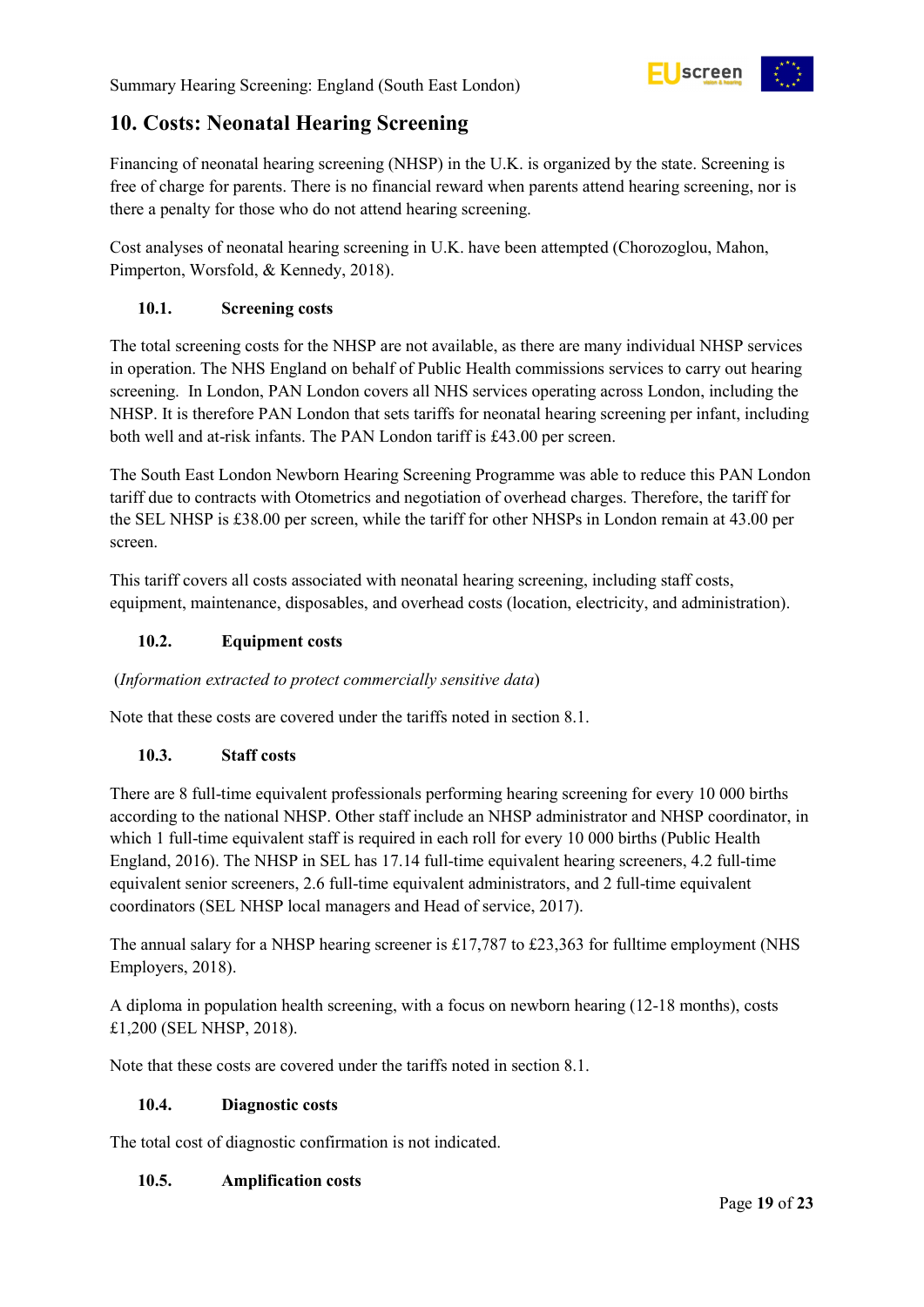

In the U.K, all children with hearing loss are treated.

Data are unavailable regarding the yearly costs for hearing aid or cochlear implant treatment.

#### <span id="page-19-0"></span>**10.6. Social costs**

In England, Educational Health Care Plans are issued by Local Authorities for each child with hearing impairment in order for the child to be placed in a special school or a Resource Base.

There are 334 schools in the U.K. for children with highest needs, including those with autism, communication difficulties, severe learning difficulties and challenging behaviour, those with social, emotional and mental health needs, and those with profound and multiple learning difficulties. Around 6000 children in total attend one of these schools (Consortium for Research into Deaf Education (CRIDE), 2017). The cost per child is roughly estimated to be £27 000 to £38 000 annually.

The number of special schools specifically for deaf or hard of hearing is not indicated; however, a total of 952 students attend one of these special schools, making up 2% of the total number of deaf or hard of hearing children in England (3% of excluding children over the age of 16; Consortium for Research into Deaf Education (CRIDE), 2017).

The large majority (78%) of children with hearing impairment attend mainstream schools. Depending on the needs of the child, they may be placed in a Resource Base within a mainstream school. In some cases, children's educational needs are met with input from a qualified Teacher of the Deaf from a Local Authority Peripatetic Hearing/Sensory Support Service. Based on the need of the child (i.e., weighting and resource banding criteria applied), children with hearing impairment have access to Teachers of the Deaf anywhere from a weekly to annually basis.

Resource Base provisions may include adapted classrooms for teaching hearing-impaired students (e.g., improved acoustics, special equipment), staff familiar with teaching strategies for hearing impaired students, support from a communication support worker, teaching assistant, or learning support assistant, and/or access to small group sessions. Special small group sessions make take place before and/or after regular school teaching sessions or replacing some or all school teaching lessons. There are 251 Resource Base provisions across England, and they may specialize in different approaches (e.g., aural approach or total communication approach).

All costs for mainstream, special education schools, and Resource Base provisions are unknown (Consortium for Research into Deaf Education (CRIDE), 2017).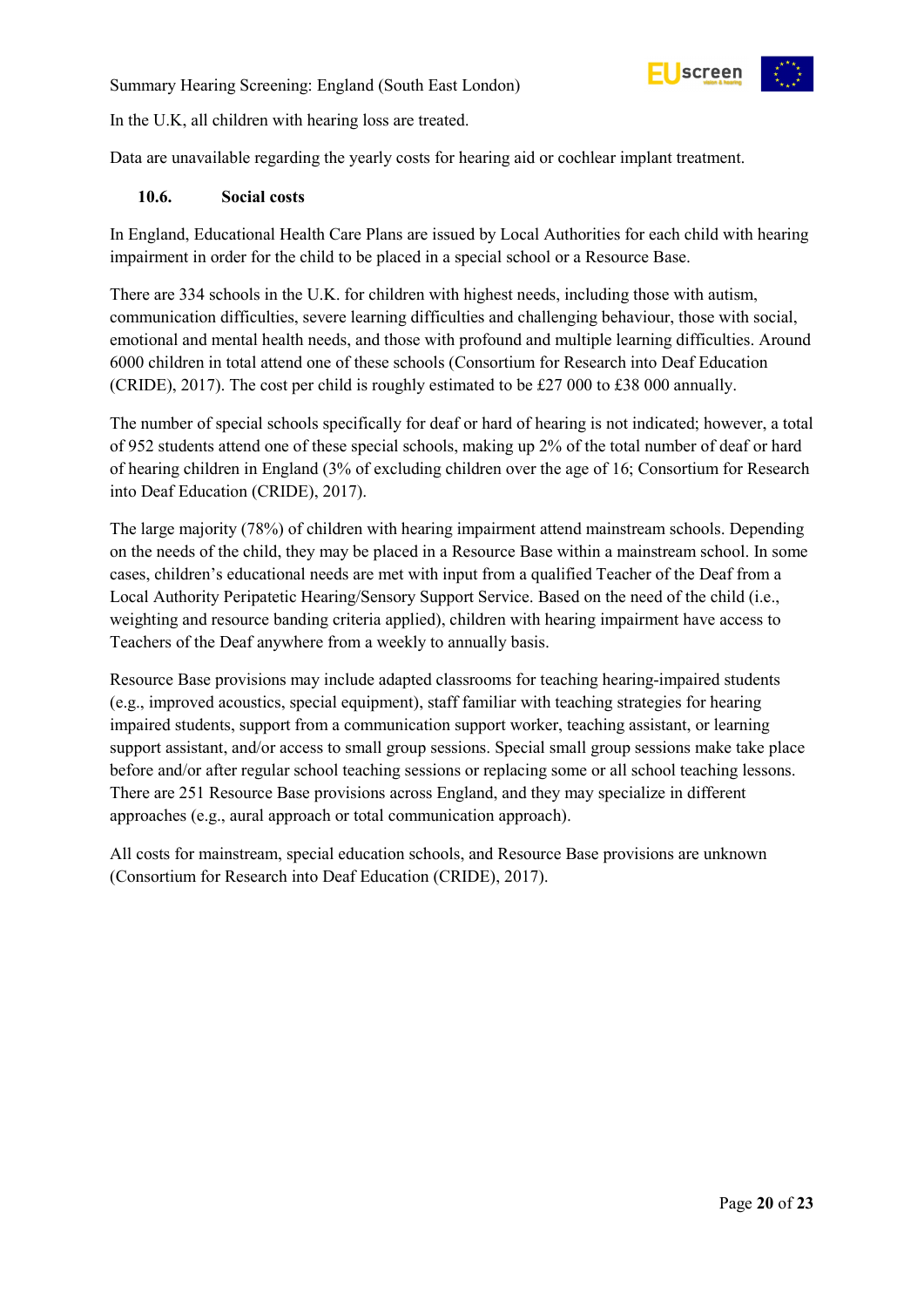

## <span id="page-20-0"></span>**11. Costs: Preschool Hearing Screening**

#### <span id="page-20-1"></span>**11.1. Screening costs**

Total costs are not available. Not all schools provide hearing screening. The local tariff for schoolentry (preschool) screening is £20 per child screened (CYPAC, 2017).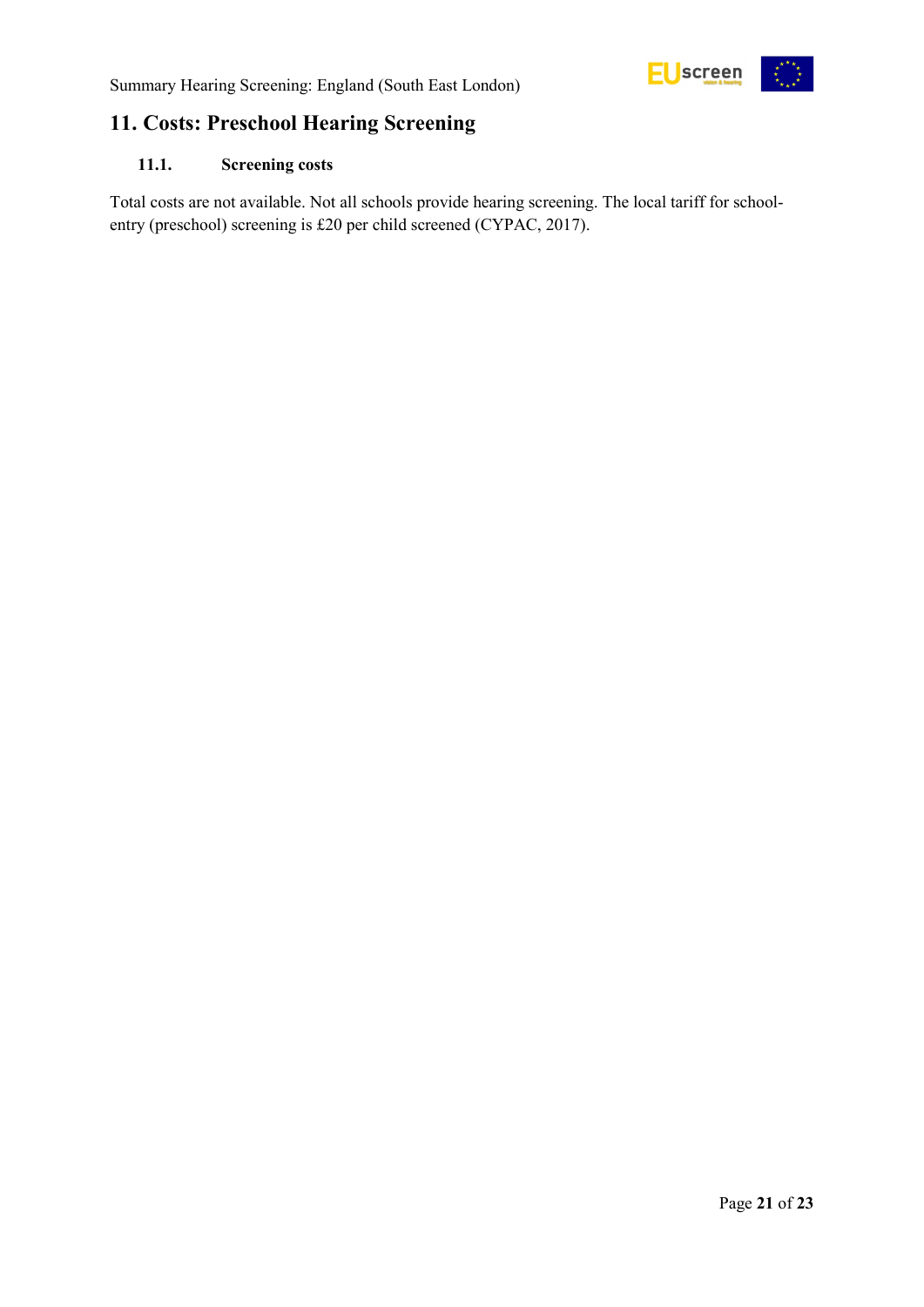

## <span id="page-21-0"></span>**12. References**

- Chorozoglou, M., Mahon, M., Pimperton, H., Worsfold, S., & Kennedy, C. R. (2018). Societal costs of permanent childhood hearing loss at teen age: a crosssectional cohort follow-up study of universal newborn hearing screening. *BMJ Paediatrics, 2*(1), 1-11.
- Consortium for Research into Deaf Education (CRIDE). (2017). *2017 report for England - CRIDE report on 2016/17 survey on educational provision for deaf children in England.* Retrieved from http://www.ndcs.org.uk/document.rm?id=14039
- CYPAC. (2017). *Paediatric Audiology Service Guideline for School Hearing Screening.* London: Evelina London and Guy's & St Thomas' NHS Foundation Trust.
- CYPAC. (2018). 2017 Practice Navigator Audiology Patient Management System. *Personal Communication*. London.
- Martinez-Alier, N., Wilson, I., Menson, E., Callaghan, A., Le Roux, K., Joseph, K., . . . Nebbia, G. (2017). Audit of a new pilot congenital CMV screening pathway in a large London hospital: 2014-2016 - Does it work? *BAA 14th Annual Conference.* Bournemouth: British Academy of Audiology.
- McCall, J. (2018). 2016 departmental PCHI statistics. *Personal Communication*. London.
- McCall, J. (2018). 2016 Practice Navigator Audiology Patient Management System. *Personal Communication*. London.
- McCall, J. (2018). *NHSP yield report.* London: SEL NHSP.
- National Institute for Health Care and Excellence. (2009, 01 28). *Cochlear implants for children and adults with severe to profound deafness*. Retrieved from NICE Guidance: https://www.nice.org.uk/guidance/TA166
- NHS Employers. (2018). *NHS Terms and Conditions of Service (Agenda for Change)*. Retrieved from NHS Employers: https://www.nhsemployers.org/your-workforce/pay-and-reward/agenda-forchange/pay-scales/annual
- Office for National Statistics. (2017). *Demography factsheet for mid-2016*. Retrieved from Office for National Statistics: https://www.ons.gov.uk/
- Office for National Statistics. (2017). *Live births*. Retrieved from Office for Natinoal Statistics: https://www.ons.gov.uk/peoplepopulationandcommunity/birthsdeathsandmarriages/livebirths
- Office for National Statistics. (2018). *Deaths registered by area of usual residence, UK*. Retrieved from Office for National Statistics: https://www.ons.gov.uk/peoplepopulationandcommunity/birthsdeathsandmarriages/deaths/dat asets/deathsregisteredbyareaofusualresidenceenglandandwales
- Office for National Statistics. (2018). *Gross domestic product per head: Table P*. Retrieved from Office for National Statistics: https://www.ons.gov.uk/economy/grossdomesticproductgdp/datasets/gdpperheadtablep